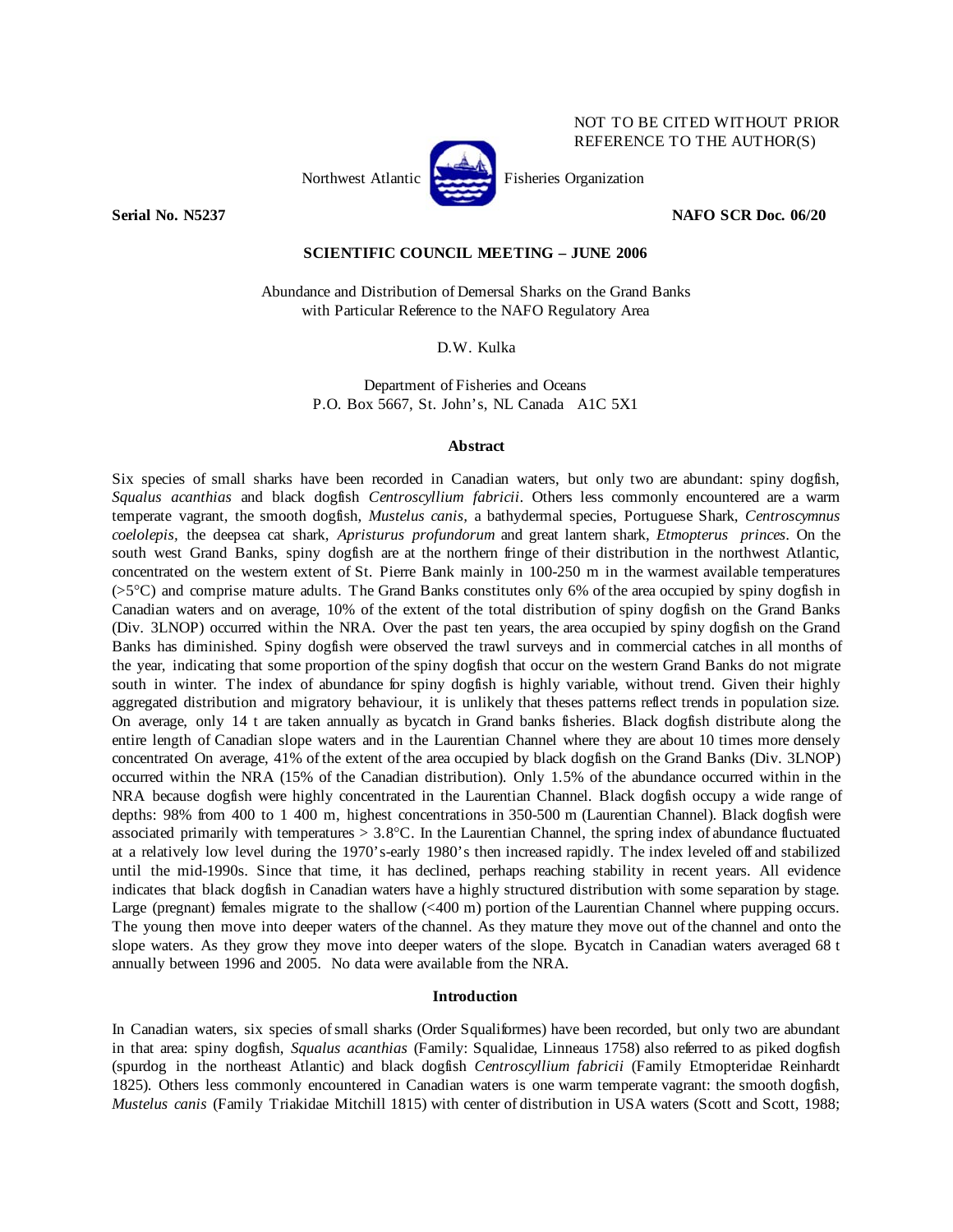Bigelow and Schroeder, 2003). Three other species are bathydermal species: Portuguese Shark, *Centroscymnus coelolepis* (family Squalidae, Bocage and Capello 1864)*,* the deepsea cat shark, *Apristurus profundorum* (Family Scyliorhinidae Goode and Bean 1896) and great lantern shark or rough sagre, *Etmopterus princeps* (Family Dalatiidae), widely distributed in other parts of the world but uncommon in Canadian waters (Scott and Scott, 1988, FishBase http://www.fishbase.org/). Although uncommon and of no commercial value in Canadian waters, Portugueses shark, deepsea cat shark and the lantern shark comprise part of a deepwater fishery in the northeast Atlantic.

## **Spiny Dogfish**

Spiny dogfish is a widely distributed boreal to warm-temperate species, occurring over continental and insular shelf waters, and onto upper slopes of the Pacific and Atlantic Oceans. They can be found from nearshore in enclosed bays and estuaries, to shelf edge waters out to at least 900 m, throughout the water column but typically near bottom (Compagno, 1984). In the Atlantic, they tend to concentrate where bottom depths are between 10 and 200 m (McEachran and Branstetter, 1989; McMillan and Morse, 1999) and are generally associated with water temperate ranging between 7 and 15°C.

Spiny dogfish have been the subject of considerable research in other parts of the world because of its considerable commercial value. It a relatively small (<120 cm total length) squaliform, aplacentally viviparous (bearing live young) shark with embryos reliant on the yolk sac during development. Size and age at maturity varies by region, between about 60 and 100 cm in females. The reproductive biology of this species is well documented (summarized in Hammond and Ellis, 2005). Although there is some uncertainty in regard to aging of this species (see Hammond and Ellis, 2005), Saunders and MacFarlane (1993) have reported the oldest animals as great as 70 years and age at 50% maturity of 35 years off British Columbia. Aging studies in the Atlantic indicate that age at maturity and maximum age are much lower there: age at 50% maturity in the northwest Atlantic ranges from 7 to 12 years and maximum age observed at around 40 years (Templeman 1944, Marques da Silva 1993). The diet of this species is highly varied as these are opportunistic predators, as summarized in MacMillan and Morse (1999), Wilga and Motta (1998) and Templeman (1944) for the north Atlantic. The papers of Templeman (1944, 1954 and 1984) comprise most of the knowledge of spiny dogfish on the Grand Banks. These papers indicate that spiny dogfish are seasonal visitors. Fist sightings along the south coast of Newfoundland are reported in June and along the northeast coast in July/ August but those papers also suggest the possibility of an overwintering component that are likely killed by the cold, as winter temperatures there are much lower than the preferred range of the species.

In the Pacific, spiny dogfish range widely along North and South America from the Bering Sea to Chile and as far west as New Zealand, Japan and southern Australia (Compagno, 1984; Hanchet, 1988). The Pacific population is considered to be a single population although Wallace et al. (in press) suggest the presence of two inshore stocks off Canada. The Pacific commercial fishery has a long history, back to 1870 pre-dating the European fishery (Bonfil, 1999). Catches peaked in 1944 at 31 000 t but have been much lower since, averaging ~5 000-7 000 t annually in recent years. The present day Pacific quota of 14 940 t is based on the last stock assessment undertaken in 1987 (Saunders 1988). Indicators suggest that the population off the Pacific coast of Canada is stable but there may have been a decrease in larger individuals in recent years (Wallace *et al*., in press)

In the northeast Atlantic, spiny dogfish are generally considered to form a single stock within the ICES area ranging from the Barents Sea westward to Iceland and southwards to the Bay of Biscay with greatest concentration in the seas surrounding Great Britain (ICES, 2005). A separate population occurs in the south Atlantic along the coast of Africa. Referred to as spurdog in the northeast Atlantic, it is the most commercially important shark species in northwest Europe. There have been landings since the early 1900s and a directed fishery for at least 70 years. Landings in the North Sea increased rapidly to 58 000 t in the mid-1960s. Since, landings have declined greatly: catches in 2004 amounted to  $\sim$  5 000 t (ICES, 2005). As with many elasmobranchs, spurdog have biological characteristics such as low reproductive potential and longevity that make them particularly vulnerable to fishing pressure, After many years of intense directed effort, the northeast Atlantic population is depleted. Hammond and Ellis (2005) employing a Bayesian assessment estimated that the population is likely to be at less than 10% of carrying capacity, and possibly as low as 5% of virgin biomass.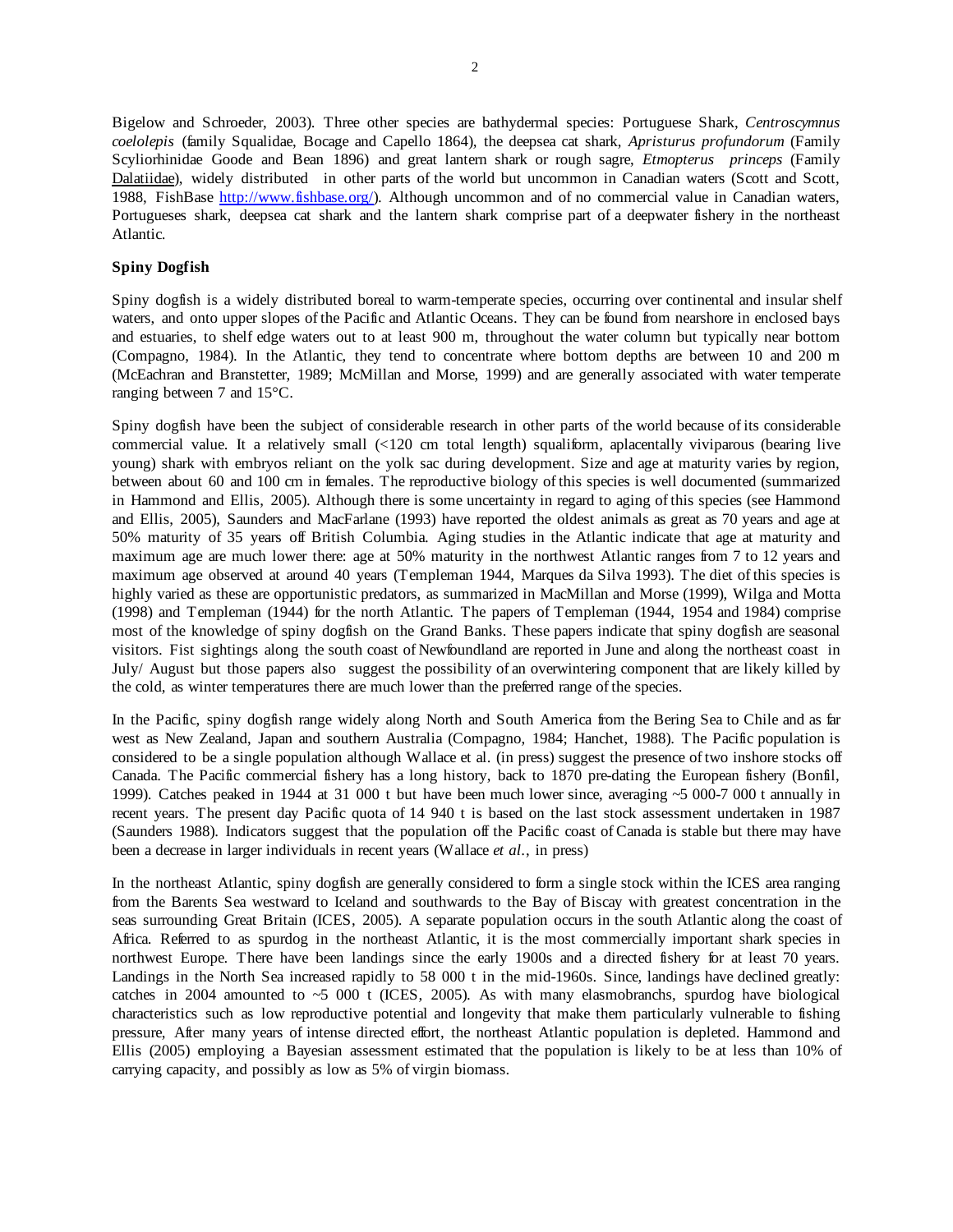In the western Atlantic, spiny dogfish range from Labrador to Florida but are most abundant between the southern Scotian Shelf off Nova Scotia and Cape Hatteras, and are considered to be a unit stock in NAFO Subareas 2-6 (McMillan and Morse, 1999) although tagging studies suggest that the population structure and movements are complex. Seasonal migrations occur northward into shallower waters in spring/summer and southward in autumn/winter although stock structure and movements are not well understood (Jenson, 1965, 1969; Templeman, 1954, 1984). Recent studies suggest that movements throughout its range differs between sexes and stages of maturity. This has resulted in an apparent increase in abundance on the Scotian Shelf in Canadian waters while indicators to the south (Georges Banks and south) show a decline (Wallace *et al*., in press). This has resulted in a good deal of uncertainty with regard to the status of the northwest Atlantic population.

Northwest Atlantic landings peaked in 1974 at about 25 000 t then again in 1996 at about 28 000 t, the USA fishery dominating from 1979 to 2000. Total landings have declined steadily since 1998. Since 2000, the Canadian catches (Scotian Shelf) are the largest proportion of estimated landings and recreational catches are, for the first time, a significant proportion of total landings (about 2 500-3 500 t catches in 2000-2002). Although discarding has declined in recent years, total catch mortality in previous years may have been much higher than reported landings (Anon., 2003). The most recent assessment of northwest Atlantic dogfish by the USA noted that female spawning portion of the biomass has declined by about 75% since 1988 and recruitment estimates from 1997 to 2003 have been very low (Anon., 2003). Current USA quota and possession management measures are designed to rebuild the stock through lower *F*. Canada is undertaking a five year research program through a Joint Project agreement with industry to address some of the uncertainties outline above.

IUCN (International Union for Conservation of Nature and Natural Resources) noted that spiny dogfish is an important and wide-ranging commercial species, particularly vulnerable to overfishing because of its late maturity, low reproductive capacity and longevity (Baillie *et al*., 2004). The population in the northeast Atlantic has a welldocumented history of over-exploitation followed by near-collapse, suggesting that 'Vulnerable' might be an appropriate assessment for some regions. However, the species is still landed commercially in significant numbers from target fisheries (some of which are managed) in many parts of the world and is of high value in international trade. The spiny dogfish is presently classified as Lower Risk – near threatened (LR/nt) over the whole of its range on the IUCN Red List 2004. The northeast Atlantic population is classified as Endangered (EN A2bd + 3bd + 4bd) and the northwest Atlantic population is classified as Vulnerable (VU A2bd  $+$  3bd  $+$  4bd) on the IUCN Red List (refer to http://www.iucn.org/themes/ssc/redlists/RLcats2001booklet.html for an explanation of IUCN categories of risk of extinction).

## **Black dogfish**

*Centroscyllium fabricii* is widespread along the slopes of the Atlantic Ocean basin. In the northeast Atlantic, although not commonly encountered it is found in slope waters from central Africa to Iceland. In the northwestern Atlantic Ocean, it is observed to be abundant on the upper and middle continental slopes and along the Mid Atlantic Ridge (Compagno, 1984; Whitehead *et al*., 1984, Gordon and Duncan, 1985; Snelgrove and Haedrich, 1985; Haedrich and Merrett, 1988). In Icelandic waters, the black dogfish is most abundant off the west, southwest and southeast coasts between 800 and 1200 m (Jakobsdottir, 2001). It is common off southwest Greenland at depths of 338-1 299 m (Yano, 1995) and Baffin Island, in slope waters off Labrador, Newfoundland, the Scotian Shelf, and Georges Bank. Murua and Cardenas (2004) observed them down to a depth of 1 750 m on the western slope of the Grand Bank. Its range continues down to Cape Hatteras (Sedberry and Musick, 1978) and possibly to Florida and into the Gulf of Mexico.

Black dogfish is a bathydemersal species taken at occasionally at depths as shallow as 300 m but generally deeper than 500 m. Very little is known about its biology although like other sharks, it is aplacentally viviparous with embryos reliant on the yolk sac during development Two papers Jakobsdottir (2001) off Iceland Yano (1995) off Greenland have provided the first descriptions of biological aspects of this poorly studied species. The latter paper provides some insight into the biology of the species in contiguous Canadian waters. Size at maturity was measured at 55 and 65 cm in males and females respectively. Litter size was 4 to 40 and the smallest size observed was 16.5 cm. The species distributed by size and sex with respect to depth, mature fish distributed in waters  $> 800$  m and were almost exclusively mature at  $>1000$  m. On the slope of the Grand Banks, Murua and Cardenas (2004) also noted that mean length increased with depth.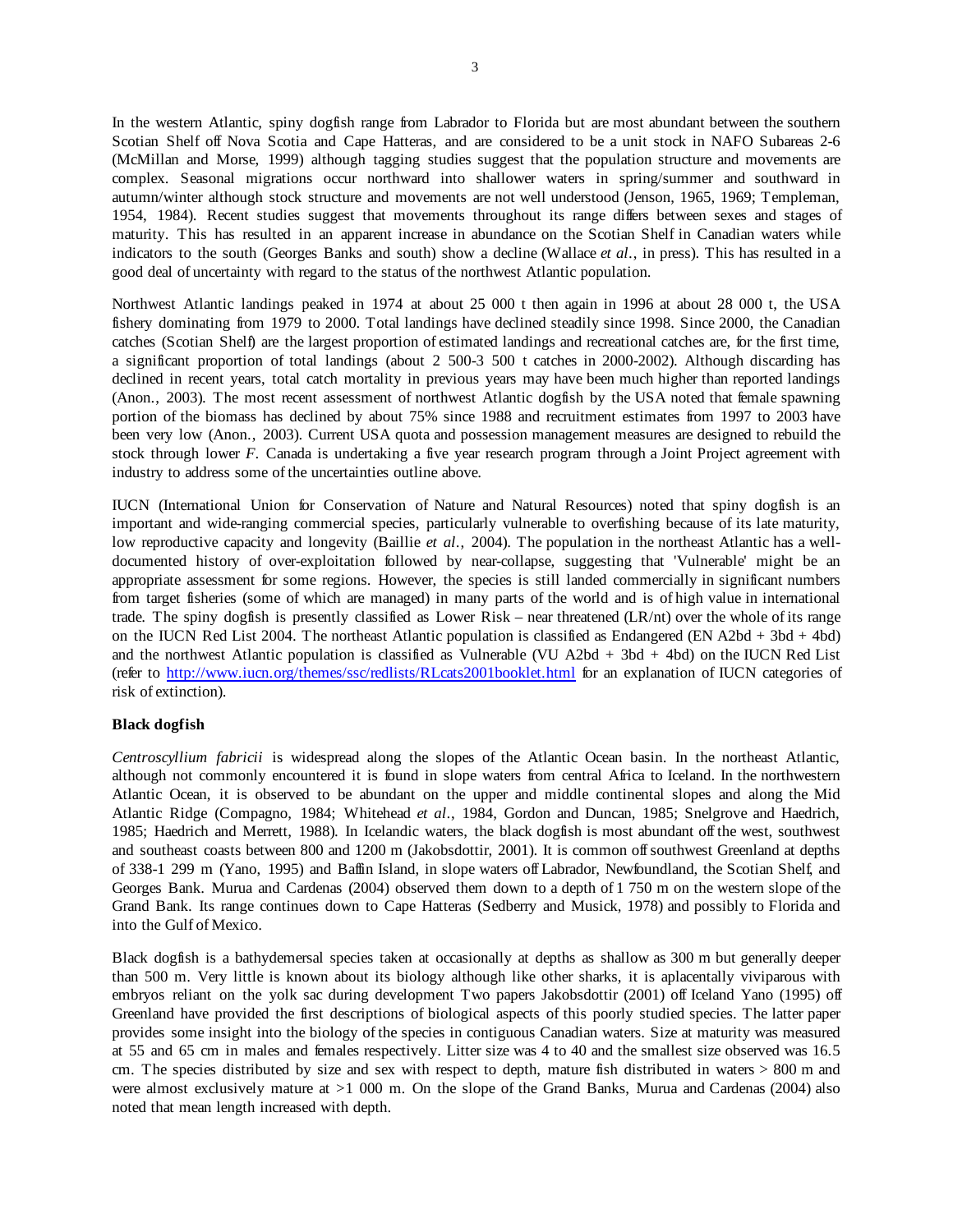### **Purpose**

The Fisheries Commission of NAFO, in accord with the recommendation from the 2002 NAFO Symposium on Elasmobranch Fisheries that "the NAFO Scientific Council investigate the status and management needs of elasmobranchs in NAFO waters", the Scientific Council is requested to review all available information from both research vessel surveys and commercial catches on the stock structure, relative biomass, geographic distribution, life history, and size/age/sex composition of spiny dogfish (*Squalus acanthias*) occurring within the NAFO Regulatory Area. The Council is also requested to provide similar information on black dogfish (*Centroscyllium fabricii*) in the NRA and update the information on this species previously provided by the Scientific Council in 2001. For both species, the Council is requested to provide historical and recent information on catches and by-catches, and to identify those fisheries in which either of the two species are taken as bycatch.

As well, the IUCN (Baillie *et al*., 2004) and the most recent assessment by the USA (Anon., 2003) noted the vulnerable and possibly depleted state of spiny dogfish in the northwest Atlantic Ocean. Black dogfish are the most abundant shark on the Grand Banks. Thus, the primary purpose of this paper is to compile available information these two species on the Grand Banks with particular reference to the NRA. Additional information is provided for other small sharks that occur in the NRA or adjacent waters.

## **Methods**

Two sources of data were used to examine the distribution, abundance, sizes and incidental catch of the two species of shark on the Grand Banks.

## **Survey Data**

Demersal trawl surveys (random-stratified, Engel and Campelen trawl gear, spring and autumn, post-1970 using Yankee 41.5 to 1983, Engel 145 Hi-lift to 1996 and Campelen 1800 shrimp trawl to date) have routinely been prosecuted around Newfoundland and Labrador for the purpose of estimating biomass and abundance (STRAP). A summary of the stratified-random survey design (standard sets) adopted by the Newfoundland region after 1970 can be found in Doubleday (1981). While survey design has remained constant, additional strata have been included in recent years along with modifications to some of the original strata. An accounting of these modifications up to 1994 can be found in Bishop (1994). One of the recent significant changes in the surveys is the addition of and deeper (and shallower) strata after 1993. Refer to Kulka *et al*. (2001 and 2005) and for a discussion of changes particularly with respect to depth issues.

The most significant alteration in NL survey design was a change in gear in the autumn of 1995, from Engel 145 High Lift Otter (demersal) Trawl to Campelen 1800 Shrimp Trawl. McCallum and Walsh, 1996; and Walsh and McCallum, 1996, describe the geometry and specifications of the two gears. In addition to gear dimensions, the mesh size was different – 160 mm in the bellies and codend for Engel and 40 mm for Campelen. Visual analyses verify that the two gears capture different size ranges of fish. While size based conversion factors for amounts of fish caught were derived from comparative surveys for the major commercial species, this exercise was not done for "minor" species, including dogfish species. Thus, the catch rate data and resulting biomass and abundance indices must be considered as separate indices. The change in gear occurred in the autumn of 1995. The change in scale is delineated on the various tables by spatial separations and on the figures. All of these issues and changes were taken into account when selecting the appropriate data for analysis of abundance trends, as elaborated in the results.

In addition, extra sets using the same gear and effort (tow time) were done on occasion, apart from the proportional allocation of the random-stratified sets used for STRAP. These were done primarily to survey redfish, mainly in the vicinity of the Laurentian Channel and for diurnal studies at location on the Grand Bank. Those extra sets are particularly useful for delineating autumn distribution along the southern St. Pierre Banks and Laurentian Channel (NAFO Div. 3Ps), not covered by the standard survey in the autumn.

#### **Analyses**

For the analysis of abundance and biomass, the standard sets from the seasonal surveys, spring and autumn are used while a combination of the standard and special sets are used to map the distribution.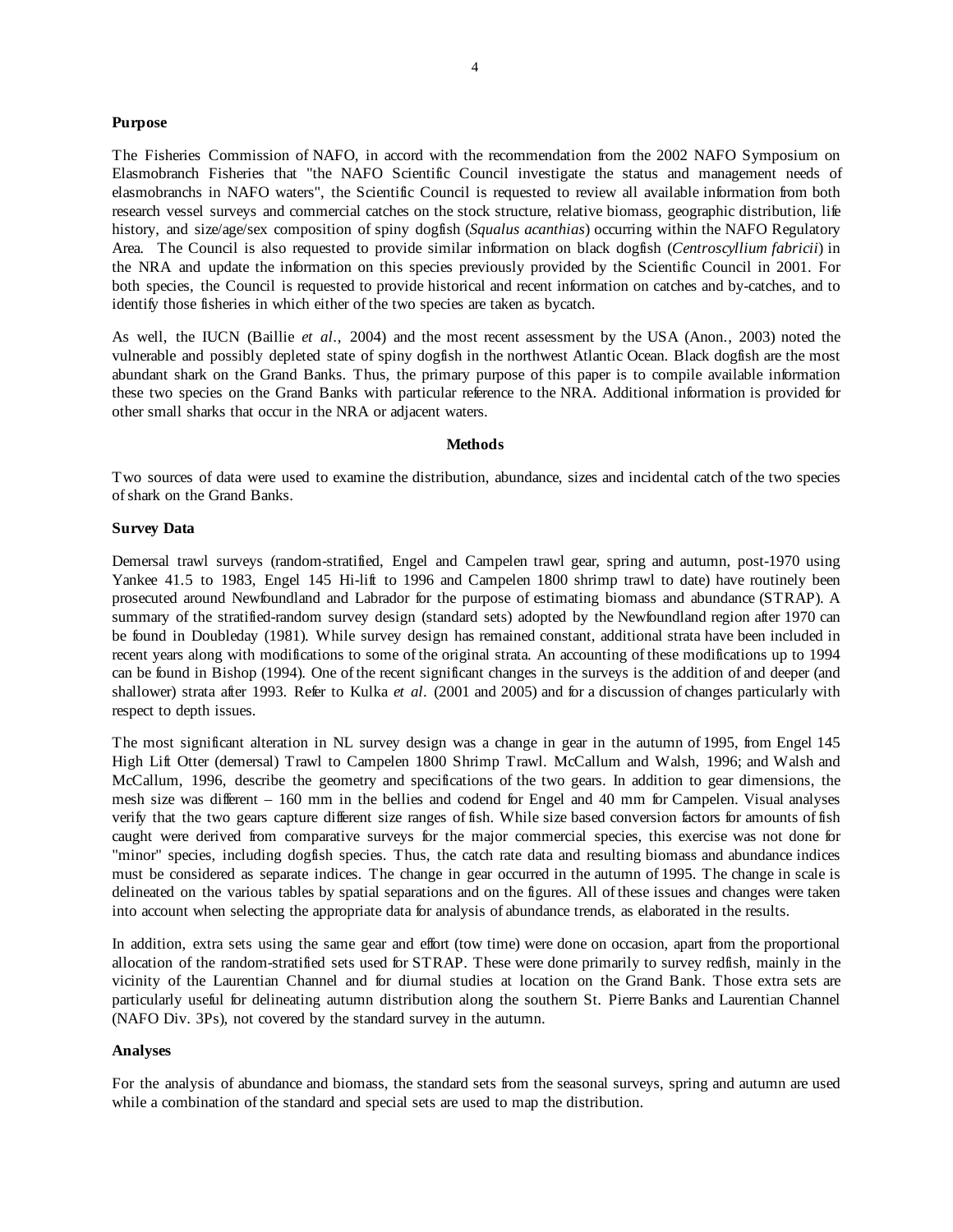A GIS - SPANS was used to investigate the spatial distribution of the shark species with survey data. Potential mapping in SPANS (Anon., 2000) transforms points (kg per tow) to density surfaces (areas of similar kg per tow) by placing a circle around each point and averaging the values of all points that fall within the circle. The 12 km circle diameter selected for annual maps provided complete coverage of the survey area while minimizing gaps in the density surface and thus maximizing spatial resolution. The resulting map was then post-stratified into 15 classes defining density of the fish, each density class covering approximately the same amount of area. The method is further described in Kulka (1998).

## **Fishery data**

Information on small sharks removals was obtained from three sources: Canadian Fisheries Observer database as the primary source; Zonal Interchange Format (ZIF) data files for Canadian landings; and NAFO STATLANT-21A for reported non-Canadian landings. Observers collected set-by-set information on catches, employing methods described in Kulka and Firth (1987; periodically updated in unpublished versions as the Fisheries Observer Program Training Manual (Science) – Newfoundland Region).

Catches of black and spiny dogfish from Canadian fisheries were derived for the period 1996-2005 from fishery observer records, which sampled a portion of each fishery and recorded amounts of dogfish taken as bycatch. Canadian landings by directed fishery were compiled using Canadian fishing log records and landings purchase slips; both contained in the ZIF database. Total catches of spiny and black dogfish were calculated by applying the following raising factor: reported directed catch (landings data, Canadian ZIF files) **/** directed catch in the Canadian Fisheries Observer database **x** observed catch of dogfish (by species).

#### **Results and Discussion**

## **Spiny dogfish**

The southern Grand Banks is at the northern extent of the distribution of spiny dogfish in the northwest Atlantic (red box, Fig. 2). Note that this figure constitutes an accumulation of various Canadian and USA demersal trawl survey catch per hour from prior to 1994, not adjusted for differences in catchability among gears. While the catchability of the various gears used would differ somewhat, all were demersal groundfish trawls with similar mesh sizes and thus differences in catchability, particularly with respect to size should not be great. It can be deduced from this figure that the centre of distribution of spiny dogfish lies well south of the Grand Banks on southern Georges Bank. Catch rates are on the scale of 100 to 1 000 times greater on Georges Bank compared to the Grand Banks. Total area occupied by spiny dogfish in Canadian waters is 425 000 sq km (Wallace *et al*., in press) whereas on average they occupy an area of 25 000 sq km on the Grand Banks (1996-2005) thus amounting to about 6% of the Canadian distribution.

On the Grand Banks, spiny dogfish are largely confined to the outer southwestern shelf over the entire time that the area was surveyed (survey data examined back to 1947). The highest concentrations consistently occurred along the western portion of the St. Pierre Bank adjacent to the Laurentian Channel and into the Heritage Channel in NAFO Div. 3P (Fig. 3). Over the past ten years, the area occupied by spiny dogfish on the Grand Banks has diminished, by about five times (Table 3, Fig. 4). During this same period, spiny dogfish indices on the Scotian Shelf have increased (Wallace et al. in press) but have decreased in USA waters (Anon., 2003). Mix of stages are different on the Scotian Shelf compared to USA waters (see discussion on sizes caught on the Grand Banks, below)

Over the past ten years (1996-2005), between 0 and 25.8% (average 10%) of the extent of the total distribution of spiny dogfish on the Grand Banks (NAFO Div. 3LNOP) occurred within the NRA among years (about 0.6% of the Canadian distribution). However, only 0.22% (0-1%) of the Grand Banks abundance occurred within in the NRA (Fig. 4) because dogfish were consistently highly concentrated on St. Pierre Bank (NAFO Div. 3P), well away from the NRA. Over the past two years, no spiny dogfish were taken in the Canadian survey in the NRA.

The Templeman papers (1944, 1954 1984) indicate that spiny dogfish were also common nearshore in the bays around Newfoundland, first seasonal sightings occurring in June on the south coast and July-August on the northeast coast based on commercial fishery observations. This part of the distribution of the species is not captured by the trawl surveys except along the western extent of the south coast of Newfoundland. What proportion of the population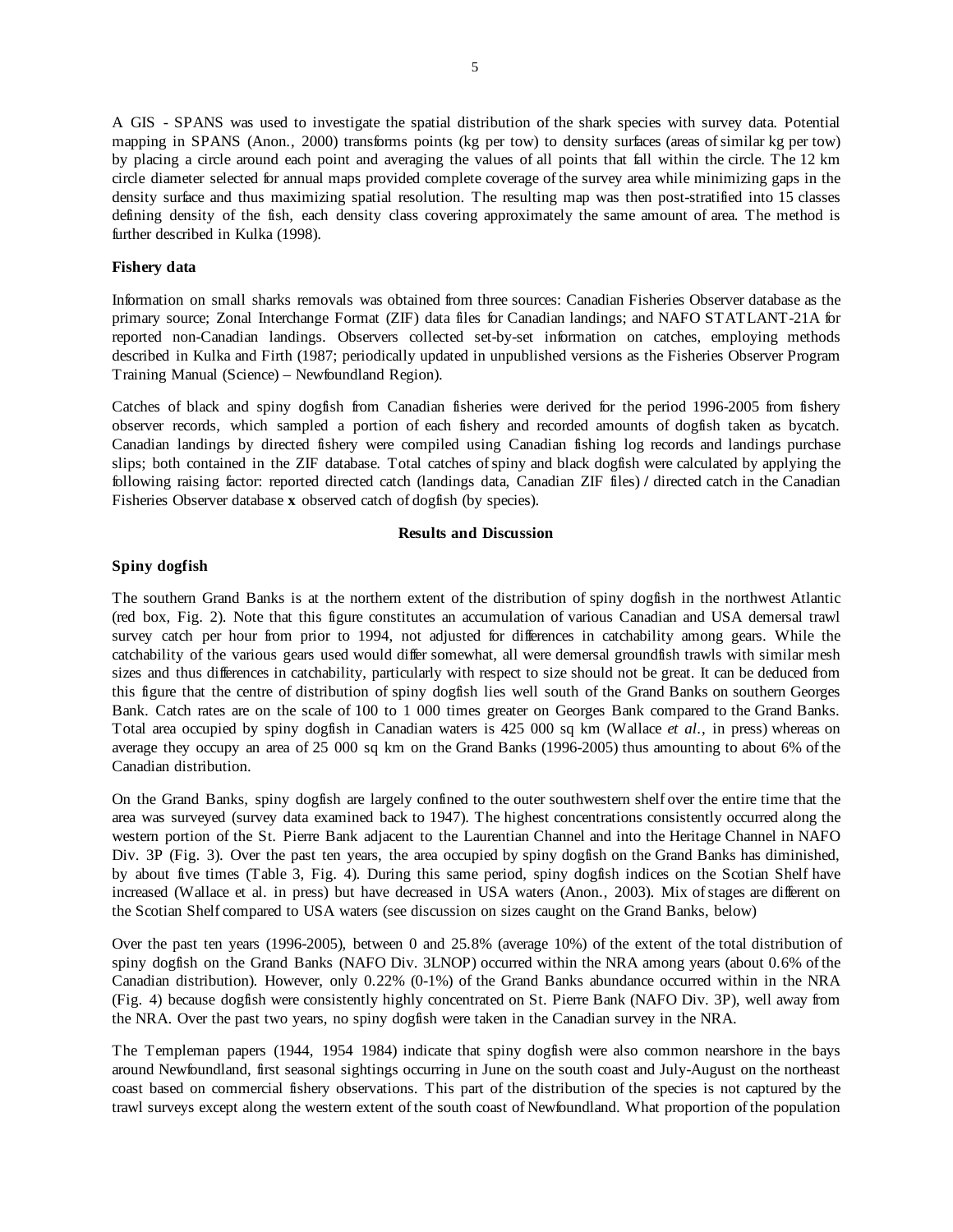on the Grand Banks the inshore component constitutes is unknown. However, spiny dogfish were observed in the trawl surveys (and in commercial catches) in all months of the year, the highest catches occurring in the winter and spring months. These winter catches were consistently concentrated along the western extent of St. Pierre Bank where bottom temperatures were highest on the Grand Banks remaining at about 6°C year round (see discussion on temperature associations below). This indicates that some proportion of the spiny dogfish that occur on the western Grand Banks do not migrate south in winter and thus appears to be a wintering ground for spiny dogfish. Winter concentrations offshore coupled with evidence of nearshore fish in the summer/autumn suggest local inshore/offshore seasonal migrations. Degree of mixing to the south is unknown but tagging by Templeman (1984) shows that Grand Banks dogfish do mix with those to the south. Campana (2003) has suggested that there is little interchange between northern spiny dogfish around Newfoundland with those in southern populations along the Scotian shelf, thereby implying the possibility of two loosely structured stocks in Canadian waters.

Spiny dogfish is a shelf species and on the Grand Banks, found at depths ranging from nearshore in summer and autumn (as reported by Templeman, 1944, 1954, 1984) to 500 m with the exception of a small number (0.1% of total) of deeper records and 96% at <400 m. Highest concentrations occurred at 101-250 m (Fig. 5). A summary of depths and temperature ranges, and areas captured for spiny dogfish is given in Table 1.

Spiny dogfish were associated exclusively with the warmest available bottom temperatures on the grand banks: 91% of all individuals captured in the trawl surveys were taken where temperatures  $>5^{\circ}$ C (Table 2, Fig. 6). The largest catch rates and the greatest proportion of sets with spiny dogfish were associated with 6-10°C (Fig. 6b), which effectively restricts their distribution primarily to the western extent of the St. Pierre Bank (Fig. 3) where sufficiently warm thermal conditions exist. Compagno (1984) noted that an important correlate of spiny dogfish movements seems to be water temperature noting that these sharks favour a temperature range with a minimum of 7-8°C and maximum of 12-15°C, and apparently make latitudinal and depth migrations to stay within their optimum range. This temperature preference helps to explain the consistently limited distribution of dogfish on the Grand Banks. Only a small portion of the NRA, the Tail of the Bank warms above  $5^{\circ}$ C in the summer/autumn and this explains their limited and sporadic distribution within the NRA.

Relative abundance of spiny dogfish on the Grand Banks, calculated by STRAP is illustrated in Fig. 7. Given that nearly all dogfish records occur at depths <500 m, the index pattern was the same regardless of whether deeper strata added in recent years were retained or removed (to retain spatial consistency in depths surveyed over time). The index for spiny dogfish is highly variable, without trend and with several fold increases or decrease observed between contiguous years. The most obvious pattern is the very low abundance in 1989-1996 with no spikes as observed in earlier years.

Spiny dogfish are patchy and form dense aggregations (closely spaced sets ranging from zero to thousands of animals per set) which causes high variance and spikes in the survey indices. As previously indicated, spiny dogfish are highly migratory and at the northern fringe of their population on the Grand Banks. Thus, it is unlikely that the patterns illustrated in Fig. 7 reflect trends in population. Rather, they may in part reflect degree of migration from the south onto the Grand Banks in a particular year.

Average weight of spiny dogfish on the Grand Banks fluctuated without trend with respect to bottom temperature and depth. This indicates that the larger juveniles and adults were mixed. Average weight declined slightly over the from the early 1970s to the mid-1990s but was stable/fluctuating in post 1995 (Fig. 7). The size of (unsexed) spiny dogfish recorded in the trawl surveys on the Grand Banks ranged from 56 to 108 cm with an average size of 79 cm  $(n = 1, 268, Fig. 10)$ . Thus, spiny dogfish on the Grand Banks are primarily adults. Smallest and largest sizes observed in 1974-2002 matches closely with the minimum and maximum size of 58-101 cm reported by Templeman (1944) around Newfoundland more than half a century ago.

Birth size for spiny dogfish are typically 18-33 cm and size at 50% maturity is about 59 cm (Nammack *et al.*, 1985). A significant portion of our specimens were captured with Campelen shrimp trawl (post 1995) and thus any small fish present would likely be captured by that gear. This and Templeman's finding that almost exclusively mature adults migrate into Newfoundland waters and that pupping does not occur there. On the Scotian Shelf during the same period using a dermal groundfish trawl with much larger mesh, a significant portion of fish smaller than 59 cm were regularly observed in the survey catches (Wallace *et al*., in press). The apparent absence of younger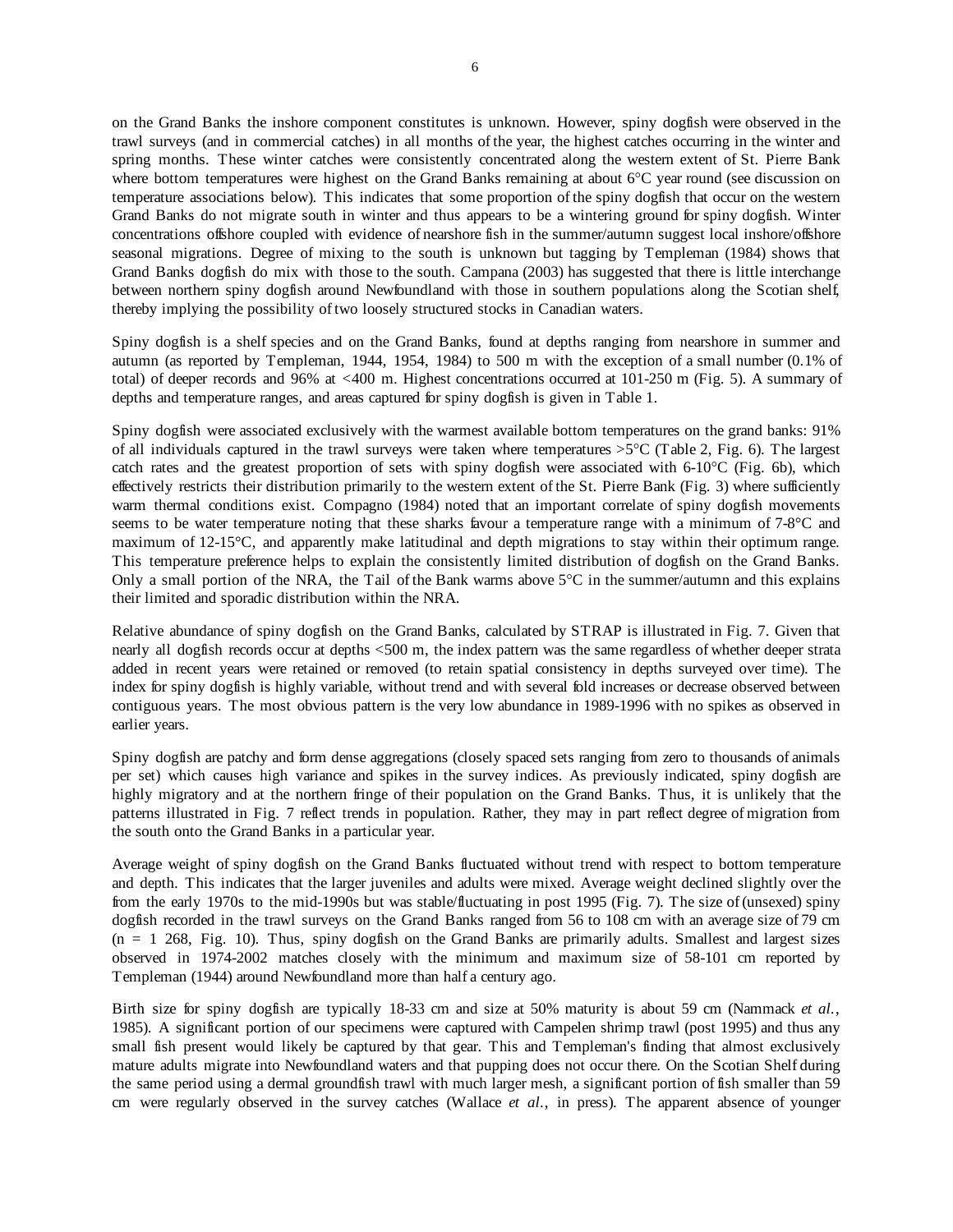juveniles and the large fluctuations in survey abundance estimates from years to year both suggest that spiny dogfish on the Grand Banks do not comprise an independent stock: early life history (pupping and young juveniles) occurs elsewhere.

Mortality due to fishing in the Canadian portion of the Grand Banks has been estimated at an average of 14 t annually between 1996 and 2005. There is no directed fishery in the area but spiny dogfish are taken incidentally in a number of fisheries, particularly with redfish, monkfish and crab in NAFO Div. 3Ps (Table 4a-c, Fig. 9). No data on removals are available form the NRA but it is expected that bycatch there would be minimal as it is away from the centre of concentration of spiny dogfish (see discussion above on distribution). As well, mortality due to bycatch is small compared to the Grand Banks biomass index (relative *F* averages 0.0004).

Two categories of demersal sharks were reported in NAFO statistics (Table 4d). An average of 7 tonnes of spiny dogfish was reported annually in 3LMNO. All other demersal shark were reported as Dogfish NS, averaging 423 t annually: most of this undifferentiated catch likely comprised black dogfish, the most common shark bycatch in the Greenland halibut fishery.

## **Black dogfish**

Black dogfish is a bathydemersal species that distributes continuously along the entire length of Canadian slope waters (Fig. 11a) and beyond; around southern Greenland (Yano, 1995), Iceland (Jakobsdottir, 2001) and Europe (ICES, 2005) to the northeast and off the USA to the south (Sedberry and Musick, 1978).Within the area surveyed, black dogfish occupy an area of 225,000 sq km, in the Laurentian Channel and on the slope of the Grand Banks and north. However, the survey did not reach the entire extent of the distribution of the species in all years (Engel period) with respect to depth. As well, a portion of the Laurentian Channel to the north in NAFO Div. 4RS and to the west in NAFO Div. 4Vn where black dogfish occur, is not part of the NL survey area. Thus, area and abundance provided in this paper are underestimated in certain areas and periods.

Black dogfish are highly concentrated in the Laurentian Channel and into the Heritage Channel in NAFO Div. 3P (Fig. 10). Virtually all large catches in the NL surveys (defined as >15 individuals per tow) were located in the Laurentian Channel (Fig. 11). There, black dogfish were about 10 times more densely concentrated than in the Grand Banks and Labrador Shelf slope waters.

In 1996-2006, 5 to 56% (average 38%) of the extent of the area occupied by black dogfish on the Grand Banks (NAFO Div. 3LNOP) occurred within the NRA. This amounts to about 15% of the Canadian distribution, Grand Banks and north. However, only 1.5% (0.2-6%) of the abundance occurred within in the NRA because dogfish were highly concentrated in the Laurentian Channel (NAFO Div. 3P), outside of the NRA (Table 3b, Fig. 12). In 2003 (and to a lesser extent in 2005), areas of the Flemish Pass where black dogfish are present in other years was not sampled. Thus, the value of 5% of area occupied in that year is likely biased low. By removing that value from the series, it is estimated that 41% (2.1%) of the Grand Banks distribution (abundance) of black dogfish occurs is within the NRA.

Black dogfish occupy a wide range of depths: 98% of specimens recorded in the NL surveys came from sets in the 400 to 1 400 m range. Highest concentrations were observed at 350-500 m, nearly all within the Laurentian Channel (Fig. 5, Table 1). Along the shelf edge (Grand Banks and north) highest densities were observed considerably deeper, at 750 and 1 150 m. The Laurentian Channel appears to be unusual in terms of (shallow) depth of capture of black dogfish. Yano (1995) although indicating a minimum depth of capture of 338 m off west Greenland (adjacent to our area) most of their captures were at depths exceeding 500 m out to 1 225 m, similar to our slope observations.

Black dogfish and spiny dogfish concentrations can be found in close proximity on St. Pierre Bank. However, they are largely separated by depth: 92% of spiny dogfish captured were taken at <350 M while 97% of black dogfish were taken at >350 m.

In terms of bottom temperature, black dogfish were associated primarily with the warmest available bottom temperatures: 92% of all individuals captured in the trawl surveys were taken where temperatures >3.8°C (Table 2,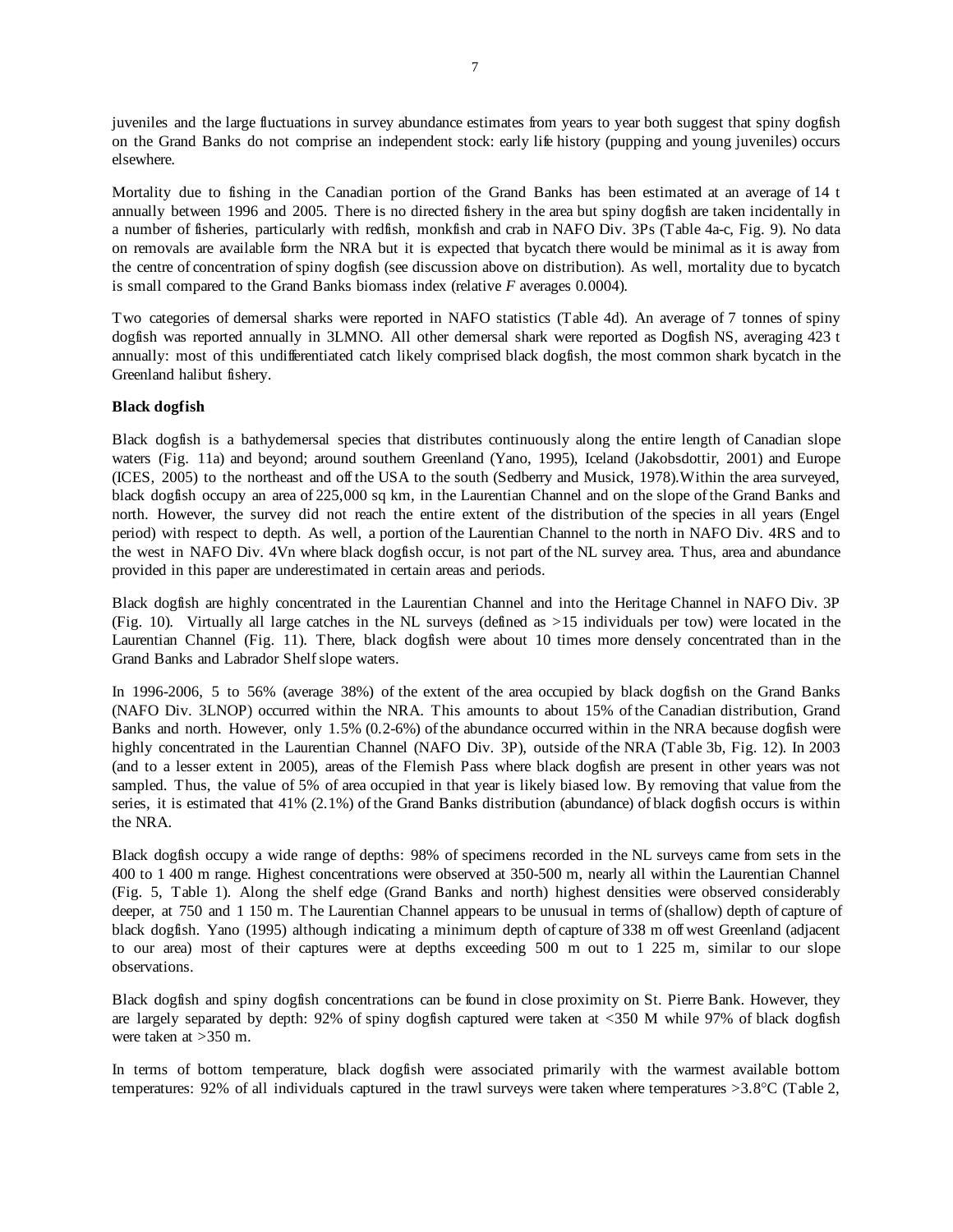Fig. 6). With few exceptions, the largest catches (defined as >15 individuals per tow) came from the warmest available locations where bottom temperature was between 5 and 6.5°C, primarily in the Laurentian Channel.

Estimating relative abundance of black dogfish is problematic over the longer term because a significant proportion of the population occurs at depths that exceed the range surveyed, pre-1995. The autumn survey covers the slope portion of the distribution north to NAFO Div. 2J. However, during the Engel survey, pre-1995, only depths to about 700 m were sampled consistently over the entire series whereas the majority of the black dogfish population occurs at  $> 700$  m (Fig. 5). Therefore, survey abundance indices for the slope area (NAFO Div. 2J to 3O) is estimated only for the Campelen period, post-1995 when the survey overlaps most of the black dogfish distribution. As well, the autumn survey does not cover NAFO Subdiv. 3Ps where the most dense concentrations of black dogfish occur. Therefore, the spring survey data were used to estimate trends in abundance in the Laurentian Channel (NAFO Subdiv. 3Ps). In 3Ps, both the Engel and Campelen series coved the full depth range of black dogfish in the area. However, the species also inhabits a significant territory within NAFO Subdiv. 4Vn and Div. 4RS (refer to Fig. 1) within the Laurentian Channel. Using this spring 3Ps series as an index of abundance assumes that densities observed in NAFO Subdiv. 3Ps are representative of the entire Laurentian Channel and that there is no significant movement into and out of adjacent areas.

In the Laurentian Channel, the spring index fluctuated at a relatively low level during the 1970s and early 1980s then increased rapidly (Fig. 13). The index leveled off and stabilized until the mid-1990s. Since that time, it has declined, perhaps reaching stability in recent years. Average weight of fish (set weight/numbers caught) at that location fluctuated without trend over that period. The multi-year average during that period was 0.4 kg. Using the length-weight relationships of Jakobsdottir (2001), average length of fish captured in the Laurentian Channel was estimated at 46 cm while average size at maturity is about 60 cm Yano (1995). Thus, the black dogfish in the Laurentian Channel comprise primarily juveniles. Along the slope waters of the Grand Banks to Labrador Shelf and including the NRA (NAFO Div. 2J+3KLNO), the index fluctuated between 1995 and 2005: the values in the first two years of the series was very similar to the last two years. Thus, it appears that the adult (spawning stock) segment of the population, the primary portion of the slope fish was stable after 1995 while juveniles in the Laurentian Channel declined.

Yano (1995) noted that size of fish increased with depth off Greenland and at <1 000 m, the fish were mainly juveniles. In Canadian waters, there is also a separation of juveniles from adults. However, the depth at which the changeover occurred was considerably shallower, at about 550 m (Fig. 14). In terms of thermal associations, juveniles were located in both the coldest and warmest temperatures while adults were largely constrained to locations where temperatures were mid-range, 2.1-3.7°C.

The size of black dogfish recorded in the trawl surveys on the Grand Banks ranged from 15 to 90 cm and varied in size composition by area and depth (Fig. 15) Yano (1995) from his study off Greenland showed that near term embryos were 16-19 cm in length corresponding with the smallest (new born) juveniles that he observed off west Greenland. The smallest mode of (15-30 cm) fish in our study area occurred almost exclusively in the Laurentian Channel. This young of the year (YOY) mode was observed primarily at depths <600 m in the Laurentian Channel. A small number of these <30 cm fish were also observed on the slope in 401-600 m (Fig. 15) but in close proximity to the outer extent of the Laurentian Channel. As well, there is a substantial proportion of mature females in the shallowest portion of the Laurentian Channel. Thus, it appears that the Laurentian Channel is a pupping ground for this species in the northwest Atlantic.

Most of the older juveniles (30-60 cm fish, see Yano 1995 for a description of maturity) were also concentrated in the Laurentian Channel and to a lesser extent the southern portion (Grand Banks portion) of the slope in shallower (<800 m) depths. Male and female adults, with the exception of the mature females in the shallow part of the Laurentian Channel were distributed along the slope, mainly in depths between 400 and 1 000 m.

Thus, it appears that black dogfish in Canadian waters have a highly structured distribution with some separation by stage. Distributional evidence indicates that large (pregnant) females migrate to the shallow (<400 m) portion of the Laurentian Channel where pupping occurs (Fig. 16b). The young then move into deeper waters of the channel. As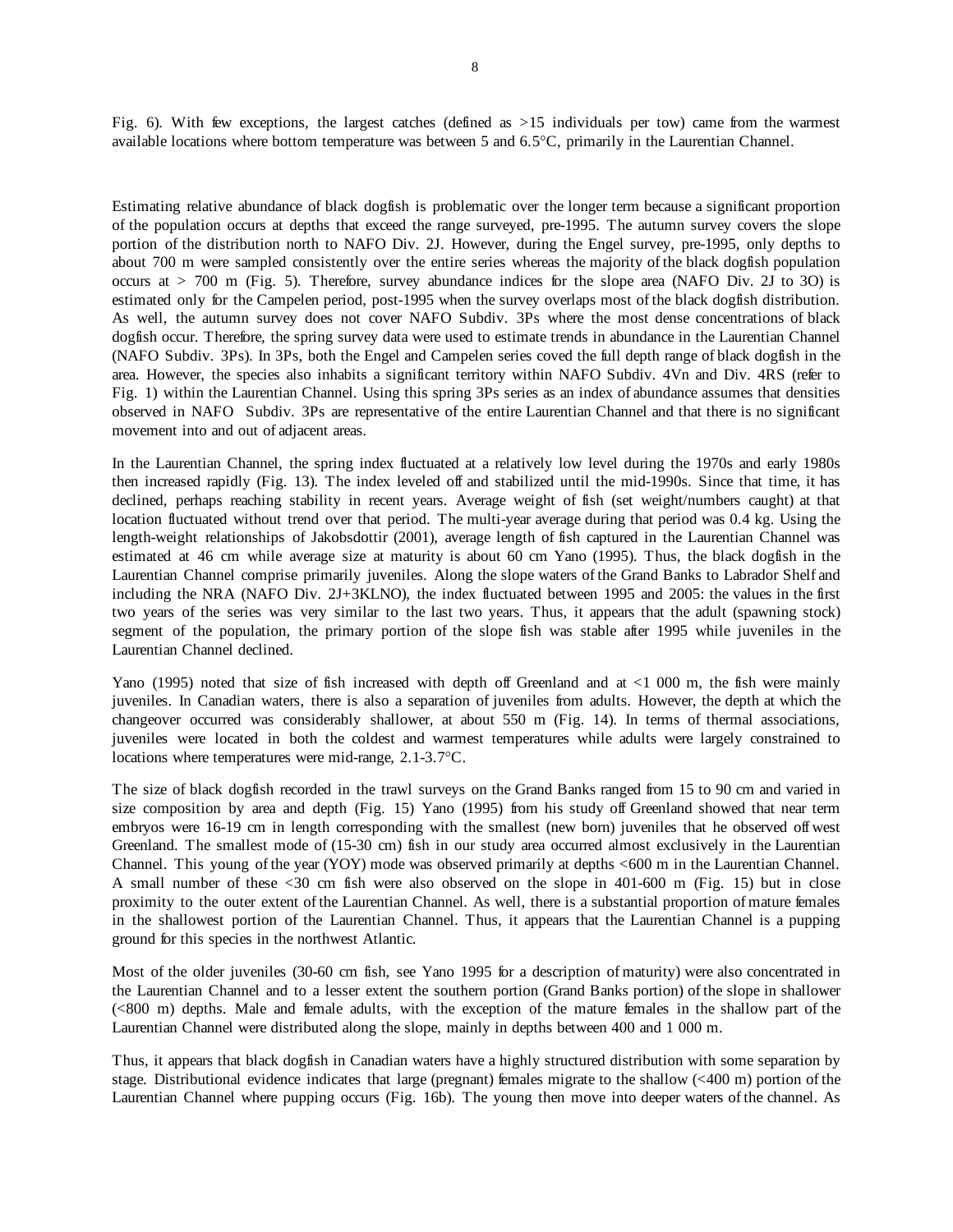they mature they move out of the channel and onto the slope waters, apparently moving great distances to the north from the Grand Banks to the Labrador Shelf. As they grow they move into deeper waters of the slope.

The exception to the pattern described above pertains to the area west of Greenland, north of Lat 63°. There, juveniles of all sizes were found in the slope waters (Fig. 15a, lower right panel), distributing in a manner described by Yano (1995). The sizes of fish there was quite different compared to the slope waters to the south off Canada suggesting that black dogfish off Greenland may be a different stock even though the distribution is continuous between the two areas.

Based on these observations, it is expected that most of the fish that would be captured in the fisheries in the NRA slope waters would be large juveniles or adults. Samples from the Russian Greenland halibut fishery in the NRA contained black dogfish in the range of 45-77 cm, a mix of older juveniles and adults (Fig. 15 b).

Mortality due to fishing has been estimated for black dogfish in Canadian waters. There is no directed fishery in the area but black dogfish are taken incidentally in a number of fisheries, primarily in Greenland halibut (Div. 2G to 3O), crab (pots) in 2J to 3Ps, halibut, redfish, monkfish and witch (Div. 3NOP) fisheries. Removals averaged 68 t annually between 1996 and 2005 (Table 4, Fig. 10). No data are available form the NRA but it is expected that bycatch there would be significant as this species overlaps with the Greenland halibut fishing grounds.

## **Other Small Sharks**

Other species of small demersal sharks in Canadian waters are far less common than spiny and black dogfish. Bathydemersal species are deepsea cat shark (Fig. 16), Portuguese shark and rough sagre (Fig. 17). One shelf species, smooth dogfish is very rarely encountered in the trawl surveys of the Grand Banks (one record comprising two fish). A summary of depths, temperature range and areas captured is given in Table 1.

The deepsea cat shark was the most widespread of the three bathydemersal species, continuously distributed in slope waters from the southern Grand Banks north to Lat 55° on the Labrador Shelf, with occasional records north of this latitude (Fig. 16). A total of 900 individuals were recorded in 405 sets (from 80 704 survey sets prosecuted from 1947-2005). Many of the larger catches were observed along the western slope of the Grand Banks and Flemish Pass in the NRA and thus, this are may be at or near the centre of (north-south) distribution for the species. Depth range of encounters was 132-1685 m (the deepest depth surveyed). However, 83.7% of the captures occurred at depths >1 000 m (Table 2). The increasing abundance with depth out to the maximum depth sampled suggest that a significant proportion of the population of this species, likely  $>50\%$  occurs at depths greater than the area surveyed (Fig. 5). Deepsea cat shark occurred in a very narrow range of bottom temperatures; 96% of individuals captured occurred where the bottom temperature was between 3 and 5°C (Fig. 6). Only 1.7% of the specimens were taken in  $>5^{\circ}C$ .

Deepsea cat shark have also been recorded occasionally in USA Atlantic waters (Bigelow and Schroeder 1948, Compagno 1984). The IUCN designation for this species is "data deficient" and the species summary notes that "This species is known with certainty only from the holotype, a 51 cm TL adolescent male caught on the continental slope off Delaware Bay at 1 492 m depth. Nominal records at 1 300-1 600 m depth in the Eastern Atlantic (are possibly *A. manis*)". Scott and Scott (1988) also note some uncertainty in the taxonomy of this genus. The 900 specimens reported here, based on identifications made by Fisheries and Oceans scientific and technical staff at sea represent the by far largest sample of this species. This relatively large sample size may be a result of the great depths regularly surveyed compared to other areas of the northwest Atlantic. The distribution of this previously rarely reported species in the NRA suggests that it may constitute a significant bycatch in the Greenland halibut fishery prosecuted along the slope within the depth range where the species was observed.

The Portuguese shark is uncommonly encountered in Canadian waters. Only 155 specimens from 47 sets were recorded from 80 704 NL survey sets, 1947-2005 (Table 1). Depth of catch was 904-1 975 m (Fig. 5). Maximum depth recorded globally for the species globally is 3 675 m (Fishbase) therefore it is likely more abundant in the Canadian Atlantic at depths exceeding the locations surveyed. This species is globally distributed and far more abundant is other areas. In the northeast Atlantic and parts of the Pacific, they are targeted commercially and have been designated as "Near threatened" by IUCN (Baillie *et al*., 2004; ICES, 2005).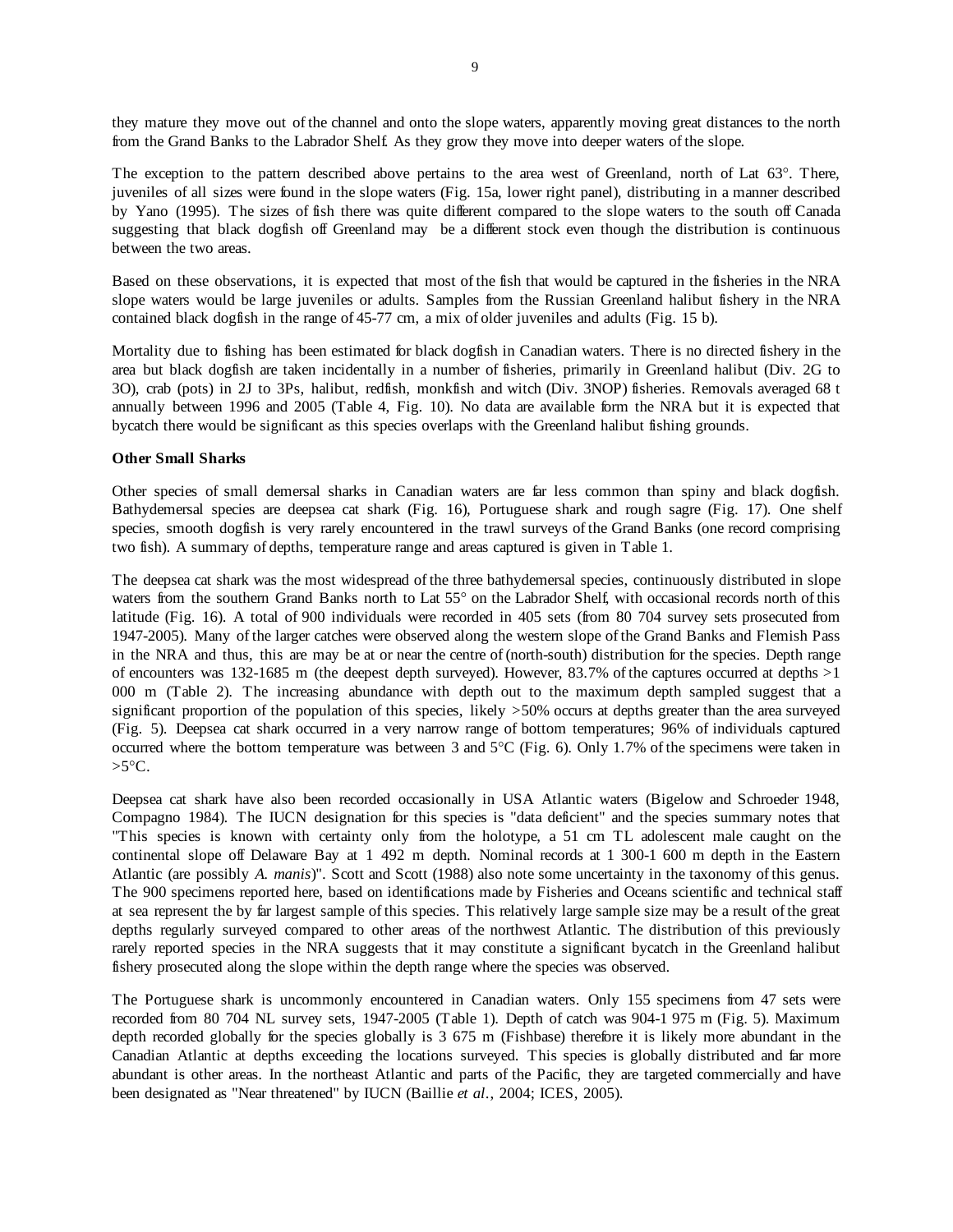The great lantern shark or rough sagre is rare in Canadian waters. Only 12 specimens have been encountered in 3 sets at depths between 549 and 1426 m (Table 1). It is far more common in the northeast Atlantic and in the south Pacific where they are part of a commercially exploited deep water shark complex (ICES 2005).

Smooth dogfish is shallow water warm-temperate vagrant with only a single record from the Grand Banks. It is largely distributed south of Cape Cod, USA and off South America (Bigelow and Schroeder, 2003).

### **Conclusions**

With the exception of spiny and black dogfish, species of small sharks are relatively uncommon and of no little or commercial value in Canadian waters in comparison to the northeast Atlantic at least 13 bathydemersal and at least 2 shelf species are taken in substantial amounts in a variety mixed or directed fisheries. This catch, which is often poorly reported is a conservation concern to ICES and NEAF.

With the exception of spiny dogfish, none of the species in the northwest Atlantic are of commercial value although they are taken as bycatch in a wide range of demersal fisheries. Spiny dogfish are at the extreme fringe of their distribution in the NRA. Conservation concerns for this species relate to fisheries farther to the south, on the Scotian Shelf, Georges Bank and mid-Atlantic Bight where the species is the basis for a substantial directed fishery. Only black dogfish are common and taken in substantial numbers a bycatch in the Greenland halibut fishery within Canadian waters. As yet not quantified, incidental catch in the NRA may be substantial. However, recent population trends of adults of this species have been stable.

#### **References**

- Anon. 2000. SPANS Prospector, SPANS 7.0. TYDAC Research Inc. Nepean, Ontario, Canada.
- Anon 2003 Report of the 37th Northeast Regional Stock Assessment Workshop (37th SAW): Stock Assessment Review Committee (SARC) Consensus Summary of Assessments. [By Northeast Regional Stock Assessment Workshop No. 37.] Sept. 2003.
- Atkinson, D.B. 1994. Some observations on the biomass and abundance of fish captured during stratified-random bottom trawl surveys in NAFO Divisions 2J and 3KL, autumn 1981-1991. *NAFO Sci. Coun. Studies*, **21**: 43- 66.
- Baillie, J.E.M., Hilton-Taylor, C. and Stuart, S.N. (eds) 2004. 2004 IUCN Red List of Threatened Species. A Global Species Assessment. IUCN, Gland, Switzerland and Cambridge, UK. [PDF avalable *via* http://www.iucn.org/themes/ssc/red\_list\_2004/main\_EN.htm].
- Bigelow, H.B. and W.C. Schroeder, 1948 Sharks. p. 59-546. *In*: J. Tee-Van *et al*. (eds.) Fishes of the western North Atlantic. Part one. New Haven, Sears Found. Mar. Res., Yale Univ., 222 p
- Bigelow, H. and Schroeder 2003. Bigelow and Schroeder's Fishes of the Gulf of Maine. Smithsonian Institution Press. Ed. by B. B. Collette and G. Klein-MacPhee, 748 p.
- Bishop, C.A. 1994. Revisions and additions to stratification schemes used during research vessel surveys in NAFO Subareas 2 and 3. *NAFO SCR Doc*., 94/43, 10 p.
- Bonfil, R. 1999. The dogfish (*Squalus acanthias*) fishery off British Columbia, Canada and its management. Pp 608-655. *In*: R. Shotton (ed.). Case studies of the management of elasmobranch fisheries. *FAO Fisheries Techical Paper*, 378, FAO, Rome.
- Bourdages, H., D. Archambault, B. Morin, A. Frechet, L. Savard, F. Gregoire and M. Berube. 2002. Preliminary results from the groundfish and shrimp multidisciplinary survey from August 2002 in the northern Gulf of St. Lawrence. *DFO Can. Sci. Advisory Res. Doc*., 2002/090, 23 p.
- Compagno, L.J.V., 1984. FAO species catalogue. Vol. 4. Sharks of the world. An annotated and illustrated catalogue of shark species known to date. Part 1 - Hexanchiformes to Lamniformes. *FAO Fish. Synop*., **125**(4/1): 1-249.
- Campana, S. E. 2003. Expert opinion on subarea 2-6 spiny dogfish. Submitted to the October 2003 Canada-U.S. Steering Committee meeting.
- Doubleday, W.G. 1981. Manual on groundfish surveys in the Northwest Atlantic. NAFO Sci. Coun. Stud. No. 2.
- Durán, P., X. Paz and L.Ramilo. 1997. By-catch in the Spanish Greenland Halibut Fishery (NAFO Divisions 3LMNO): 1991-94. NAFO *Sci. Counc Studies*, **30**: 1-20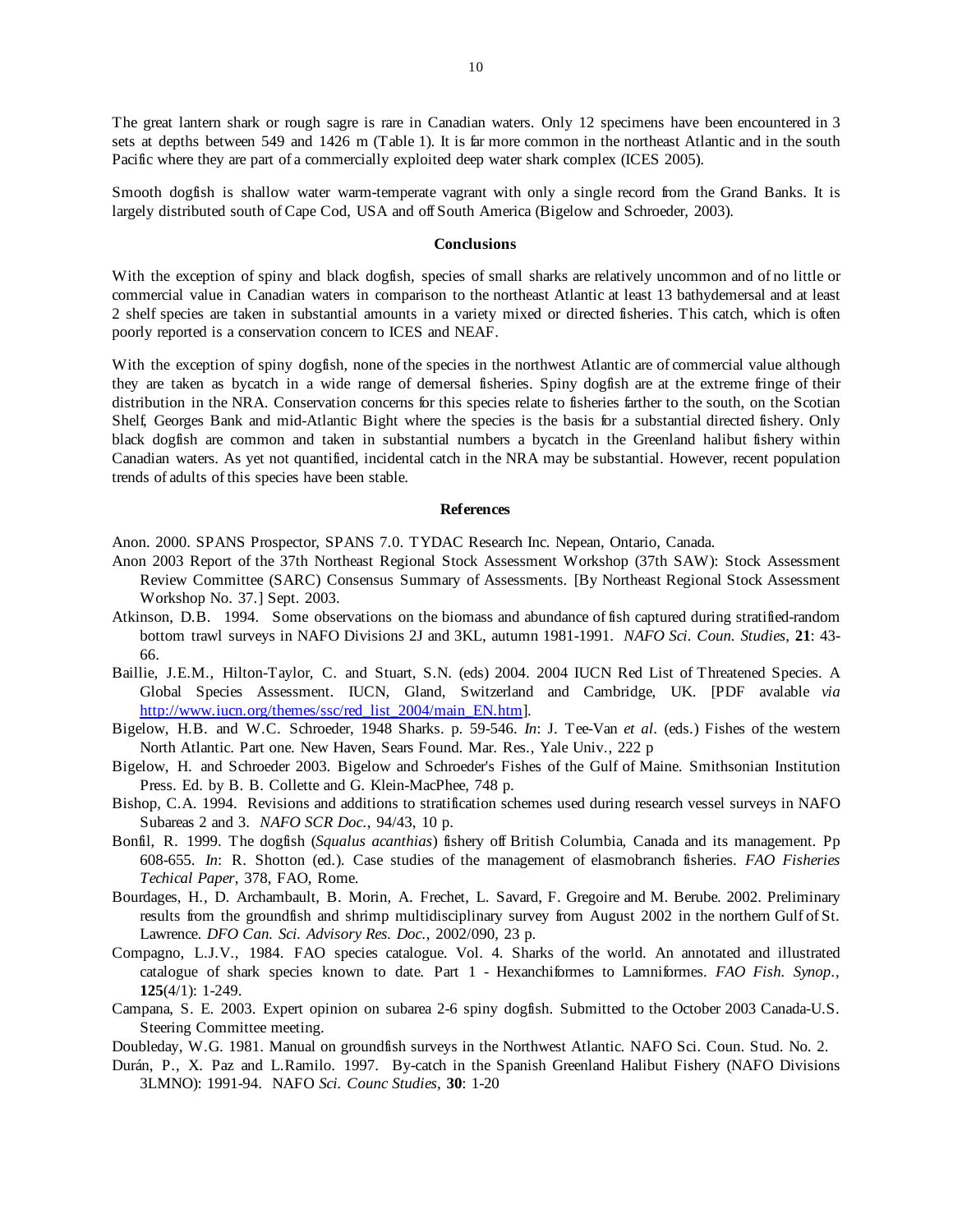- Durán, P., S. Junquera, X. Paz and M. S. Alvarez. 1999. Data on sharks in NAFO Divisions 3LMNO: 1991-1998. *NAFO SCR Doc*., 99/19, Serial No. N4069, 14 p.
- Fahy, E. 1989. The spurdog *Squalus acanthias* (L.) fishery in south-west Ireland. *Ir. Fish. Invest. Part B: Mar*., **32**: 22 p.
- González-Costas F., D. González-Troncoso, M. Casas and G. Ramilo 2006. Spiny dogfish (*Squalus acanthias*) and Black dogfish (*Centroscyllium fabricii)* Spanish data (Surveys and Fishery) in NAFO Divisions 3LMNO.
- Gordon, J.D.M., Duncan, J.A.R., 1985. The ecology of the deepsea benthic and benthopelagic fish on the slopes of the Rockall Trough, northeastern Atlantic. *Prog. Oceanogr*., **15**, 37±69.
- Haedrich, R.L. and N.R. Merrett, 1988 Summary atlas of deep-living demersal fishes in the North Atlantic Basin. *J. Nat. Hist*., **22**: 1325-1362. 1329.
- Hanchet, S. (1988). Reproductive biology of Squalus acanthias from the east coast, South Island, New Zealand. *N. Z. J. Mar. Freshwater Res*., **22**: 537-549
- Hammond, T.R. and Ellis, J.R. 2005. Bayesian assessment of North-east Atlantic Spurdog using a stock production model, with prior for intrinsic population growth rate set by demographic methods. *J. Northw. Atl. Fish, Sci.*, **35**: 299-308.
- ICES. 2005. Report of the Working Group on Elasmobranch Fishes (WGEF). *ICES C.M. Doc*., No. 2005/ACFM:03. Ref. G210pp.
- Jakobsdottir, K. B. 2001. Biological aspects of two deep-water squalid sharks: *Centroscyllium fabricii* (Reinhardt, 1825) and *Etmopterus princeps* (Collett, 1904) in Icelandic waters. *Fish. Res*., **51**: 247-265.
- Jensen, A.C. 1965. Life history of the spiny dogfish. *U. S. Fish Wildl. Serv., Fish. Bull*., **65**: 527-554.
- Jensen, A. C. 1969. Spiny dogfish tagging and migration in North America and Europe. *ICNAF Res. Bull*., **6**: 72- 78.
- Kulka, D. W., and J. R. Firth. 1987. Observer Program Training Manual Newfoundland Region. *Can. Tech. Rep. Fish. Aquat. Sci.*, **1355**(revised), 197 p.
- Kulka D.W. and J. R. Firth 1987. Observer program training manual. *Can. Tech. Rep Fish. Aquat. Sci*., **1335**(revised), 197 p.
- Kulka, D.W. 1998. SPANDEX Spans geographic information system process manual for creation of biomass indices using potential mapping. *Can. Sci. Advisory Res. Doc*., 98/60, 28 p.
- Kulka, D. W., M. R. Simpson and T. I. Inkpen 2001. Distribution and biology of Blue Hake (*Antimora rostrata*  Gunther 1878) in the Northwest Atlantic with comparison to adjacent areas. *NAFO SCR Doc*., 2001/185, Serial No. N4575, 59 p.
- Kulka, D.W., C.M. Miri, and M.R. Simpson. 2005b. The Status of White Hake (*Urophycis tenuis*, Mitchill 1815) in NAFO Division 3L, 3N, 3O and Subdivision 3Ps. *NAFO SCR Doc*., 05/66, Serial No. N5151, 62 p.
- Marques da Silva, H.G. 1993. Population dynamics of spiny dogfish, *Squalus acanthias*, in the NW Atlantic. Ph.D. dissertation, Univ. of Massachusetts, Amherst, MA, 238 p.
- McEachran, J. D., and S. Branstetter. 1989. Squalidae. *In*: Fishes of the Northeastern Atlantic and the Mediterranean Volume 1. P. J. P.Whitehead, M.-L. Bauchot, J.-C. Hureau, J. Nielsen and E. Tortonese (eds.). UNESCO, Paris, 128–147.
- McMillan, D. G. and W. W. Morse 1999. Essential Fish Habitat Source Document: Spiny Dogfish, *Squalus acanthias,* Life History and Habitat Characteristics. *NOAA Technical Memorandum*, NMFS-NE-150, 26 p.
- Murua, H. and E. De Cárdenas 2005. Depth distribution of Deepwater Species in Flemish Pass *J. Northw. Atl. Fish. Sci.*, **37,** 14p.
- Nammack, M. F., J. A. Musick, and J. A. Colvovoresses. 1985. Life-history of spiny dogfish off the northeastern United States. *Trans. Am. Fish. Soc.*, **114**(3): 367–376.
- Saborido-Rey, F. And A. Vázquez. 2003. Results from Bottom Trawl Survey on Flemish Cap of July 2002. *NAFO SCR Doc.,* No. 42, Serial No. 4860, 40 p.
- Saunders, M.W. 1988. Dogfish. Pp. 151-158. *In*: J. Fargo, M.W. Saunders, and A.V. Tyler (eds.). Groundfish stock assessments for the West Coast of Canada in 1987 and recommended yield options for 1988. *Can. Tech. Rep. Fish. Aquat. Sci*., **1617**.
- Saunders, M.W. and G.A. McFarlane, 1993. Age and length at maturity of the female spiny dogfish, *Squalus acanthias*, in the Strait of Georgia, British Columbia, Canada. *Environ. Biol. Fish*., **38**: 49-57.
- Scott, W. B. and M. G. Scott 1988. Atlantic Fishes of Canada. *Can. Bull. Fish. Aquat. Sci*., **291**:731 p.
- Sedberry, G.R., Musick, J.A., 1978. Feeding strategies of some demersal fishes of the continental slope and rise off the Mid- Atlantic coast of the USA. *Mar. Biol*., **44**: 357±375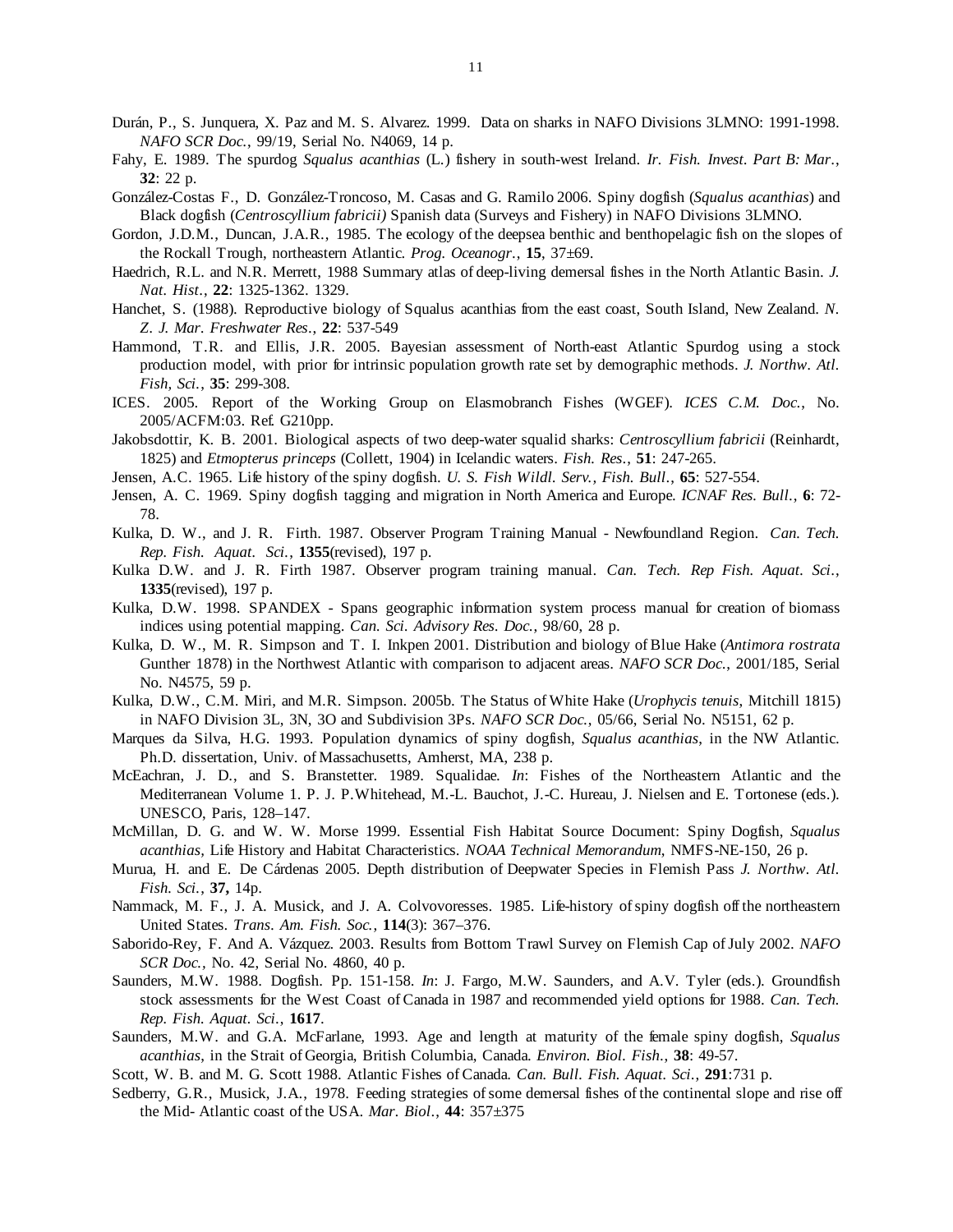- Snelgrove, P. V. R. and R. L. Haedrich 1985. Structure of the deep demersal fish-fauna off. Newfoundland. *Mar. Ecol. Prog. Ser*., **27**: 99-107.
- Templeman, W. 1944. The life history of the spiny dogfish, (*Squalus acanthias*) and the vitamin A values of dogfish liver oil. *Newfoundland Dep. Nat. Resour. Res. Bull. Fish*., No. 15, 102 p.
- Templeman, W. 1954. Migrations of spiny dogfish tagged in Newfoundland waters. *J. Fish. Res. Bd. Can*., **11**:351-354.
- Templeman, W. 1984. Migrations of spiny dogfish, *Squalus acanthias*, and recapture success from tagging in the Newfoundland area, 1963-65. *J. Northw. Atl. Fish. Sci*., **5**: 47-53.
- Walker, T. I., Taylor, B. L., Hudson, R. J. and J. P. Cottier (1998). Implications on recent increases in catches on the dynamics of Northwest Atlantic spiny dogfish (*Squalus acanthias*). *Fish. Res*., **39**(2): 139-164.
- Wallace S. S., G. A. McFarlane, S. E. Campana, J.R King 2006. Status of Spiny Dogfish (*Squalus acanthias*) in Atlantic and Pacific Canada. *Am. Fish. Soc. Proc*., (in press).
- Wilga C. D. and P. J. Motta (1998). Conservation and variation in the feeding mechanism of the spiny dogfish Squalus acanthias. *J. Exp. Biol*., **201**(9): 1345-1358.
- Whitehead, P.J.P., Bauchot, M.-L., Hureau, J.-C., Nielsen, J., Tortonese, E. (Eds.), 1984. Fishes of the Northeastern Atlantic and the Mediterranean, Vol. 1. UNESCO, Paris, p. 509.
- Yano, K., 1995. Reproductive biology of the black dogfish, *Centroscyllium fabricii*, collected from waters off western Greenland. *J. Mar. Biol. Assoc. U.K*., **75**: 285-310.
- Table 1. Number of specimens captured, NAFO Divisions, depth range and temperature range for six species of small shark from the Grand Banks to Arctic waters (NL demersal trawl surveys).

| Common name       | $#$ specimens (sets)<br>observed | <b>NAFO</b><br><b>Divisions</b> | Depth range (m) | Temperature range<br>$(\text{deg. C})$ |
|-------------------|----------------------------------|---------------------------------|-----------------|----------------------------------------|
| Black dogfish     | 190,384 (2597)                   | $0B$ to 5Z                      | 71-1504         | $-1.0 - 8.7$                           |
| Spiny dogfish     | 11,524 (656)                     | $0B$ to 5Z                      | 57-896          | $-0.9 - 10.5$                          |
| Deepsea cat shark | 900 (405)                        | 0B to 4V, 5Z                    | 132-1685        | $2.9 - 13.8$                           |
|                   |                                  | 2H to 3O, 4W,                   |                 |                                        |
| Portuguese shark  | 115 (47)                         | 57.                             | 904-1975        | $2.5 - 4.9$                            |
| Rough sagre       | 12(3)                            | 3K, 43X, 5Z                     | 549-1426        | $3.4 - 4.3$                            |
| Smooth dogfish    | 2(1)                             | 30                              | 620             | 4.1                                    |

Table 2. Proportion of fish captured in the NL trawl surveys (1971-2005) in various depth and temperature ranges for six species of small shark.

|                                       | Spiny   | <b>Black</b> | Deep sea  | <b>Portuguese</b> | <b>Rough</b> | <b>Smooth</b> |
|---------------------------------------|---------|--------------|-----------|-------------------|--------------|---------------|
| Range                                 | dogfish | dogfish      | cat shark | sh arkl           | sagre        | dogfish       |
| $%$ of individuals                    |         |              |           |                   |              |               |
| in 500-1000 m                         | 0.1%    | 4.7%         | 14.6%     | 90.5%             | 41.7%        | 100.0%        |
| % of individuals                      |         |              |           |                   |              |               |
| $\ln$ depths $> 1000$                 | 0.0%    | 2.0%         | 83.7%     | 4.8%              | 58.3%        | 0.0%          |
| % of individuals                      |         |              |           |                   |              |               |
| in depths $> 500 \,\mathrm{m}$        | 0.1%    | 6.7%         | 98.3%     | 95.2%             | 100.0%       | 100.0%        |
| % of individuals                      |         |              |           |                   |              |               |
| in $3.8 - 4.9$ <sup>o</sup> C         | 3.0%    | 29.8%        | 10.2%     | 7.32%             | 75.0%        | 100.0%        |
| % of individuals                      |         |              |           |                   |              |               |
| $\mathsf{in} \geq 5^\circ \mathsf{C}$ | 91.4%   | 60.0%        | 1.7%      | 0.00%             | 0.0%         | 0.0%          |
| % of individuals                      |         |              |           |                   |              |               |
| in $3.8^{\circ}$ C                    | 94.4%   | 89.8%        | 11.8%     | 7.3%              | 75.0%        | 100.0%        |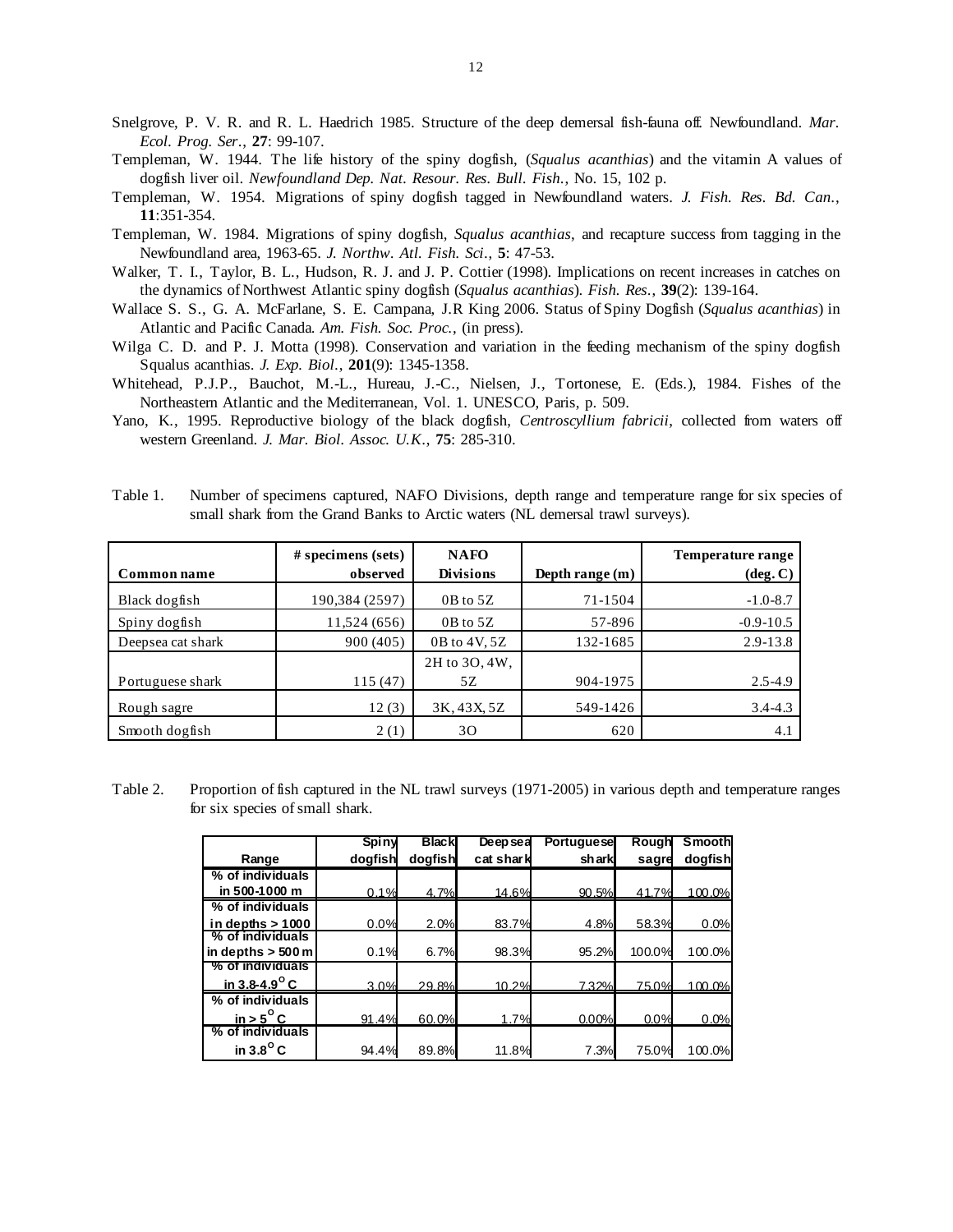|      | Area     | Area inside  | Area outside |             | $%$ of       |
|------|----------|--------------|--------------|-------------|--------------|
|      | Occupied | 200 mi limit | 200 mi limit | % of extent | abundance in |
| Year | (sqkm)   | (sq km)      | (sq km)      | in the NRA  | the NRA      |
| 1996 | 56.727   | 49.357       | 7.370        | 13.0%       | 0.3%         |
| 1997 | 34.520   | 32.719       | 1.801        | 5.2%        | 0.0%         |
| 1998 | 26.942   | 19.994       | 6.948        | 25.8%       | 1.0%         |
| 1999 | 27.443   | 23,846       | 3,597        | 13.1%       | 0.1%         |
| 2000 | 31,599   | 27.991       | 3,608        | 11.4%       | 0.2%         |
| 2001 | 18.385   | 17.191       | 1.194        | 6.5%        | 0.0%         |
| 2002 | 18,687   | 16.886       | 1.801        | 9.6%        | 0.1%         |
| 2003 | 12.216   | 10.414       | 1.802        | 14.8%       | 0.6%         |
| 2004 | 12,108   | 12, 108      | 0            | 0.0%        | 0.0%         |
| 2005 | 10.680   | 10,680       | 0            | 0.0%        | 0.0%         |
| Avg  | 24,931   | 22,119       | 2,812        | 9.94%       | 0.22%        |

Table 3a. Spatial extent and relative abundance of spiny dogfish on the Grand Banks with respect to the NRA.

Table 3b. Spatial extent and relative abundance of black dogfish on the Grand Banks with respect to the NRA.

|      | Area               | Area inside             | Area outside            |                           | $%$ of                  |
|------|--------------------|-------------------------|-------------------------|---------------------------|-------------------------|
| Year | Occupied<br>(sqkm) | 200 mi limit<br>(sq km) | 200 mi limit<br>(sa km) | % of extent<br>in the NRA | abundance in<br>the NRA |
| 1996 | 73.925             | 49.002                  | 24.923                  | 33.7%                     | 0.4%                    |
| 1997 | 65.636             | 44.135                  | 21,501                  | 32.8%                     | 0.3%                    |
| 1998 | 81.872             | 46.848                  | 35.024                  | 42.8%                     | 0.7%                    |
| 1999 | 64.741             | 43.903                  | 20.838                  | 32.2%                     | 0.2%                    |
| 2000 | 92,155             | 40,448                  | 51,707                  | 56.1%                     | 6.0%                    |
| 2001 | 75.331             | 40.448                  | 34.883                  | 46.3%                     | 0.7%                    |
| 2002 | 87,913             | 46,886                  | 41,027                  | 46.7%                     | 1.3%                    |
| 2003 | 30.554             | 29.035                  | 1.519                   | 5.0%                      | 1.5%                    |
| 2004 | 51.371             | 27,620                  | 23,751                  | 46.2%                     | 0.6%                    |
| 2005 | 61,196             | 40.959                  | 20.237                  | 33.1%                     | 0.6%                    |
| Avg  | 68.469             | 40.928                  | 27.541                  | 37.48%                    | 1.23%                   |

Table 4a. Commercial bycatches of spiny dogfish and black dogfish in Canadian fisheries on the Grand Banks, 1996 to 2005.

|         | <b>Observed Catch (t)</b> |         | <b>Total Estimated Catch</b><br>$^{(t)}$ |                 |  |
|---------|---------------------------|---------|------------------------------------------|-----------------|--|
|         | Black                     |         | <b>Black</b>                             | Spiny           |  |
|         | Year Dogfish              | Dogfish | Dogfish                                  | <b>Do gfish</b> |  |
| 1996    |                           |         |                                          |                 |  |
| 1997    |                           |         |                                          |                 |  |
| 1998    | 8.822                     | 1.178   | 52.939                                   | 9.453           |  |
| 1999    | 8.868                     | 0.084   | 115.130                                  | 1.313           |  |
| 2000    | 42.166                    | 3.733   | 74.258                                   | 24.710          |  |
| 2001    | 18.853                    | 0.995   | 75.760                                   | 6.429           |  |
| 2002    | 21.933                    | 0.461   | 50.000                                   | 10.000          |  |
| 2003    | 15.168                    | 0.823   | 44.417                                   | 7.752           |  |
| 2004    | 42.816                    | 4.281   | 86.930                                   | 42.521          |  |
| 2005    | 17.131                    | 1.382   | 40.822                                   | 7.383           |  |
| 2006    |                           |         |                                          |                 |  |
| 2007    |                           |         |                                          |                 |  |
| Average | 21.970                    | 1.617   | 67.532                                   | 13.695          |  |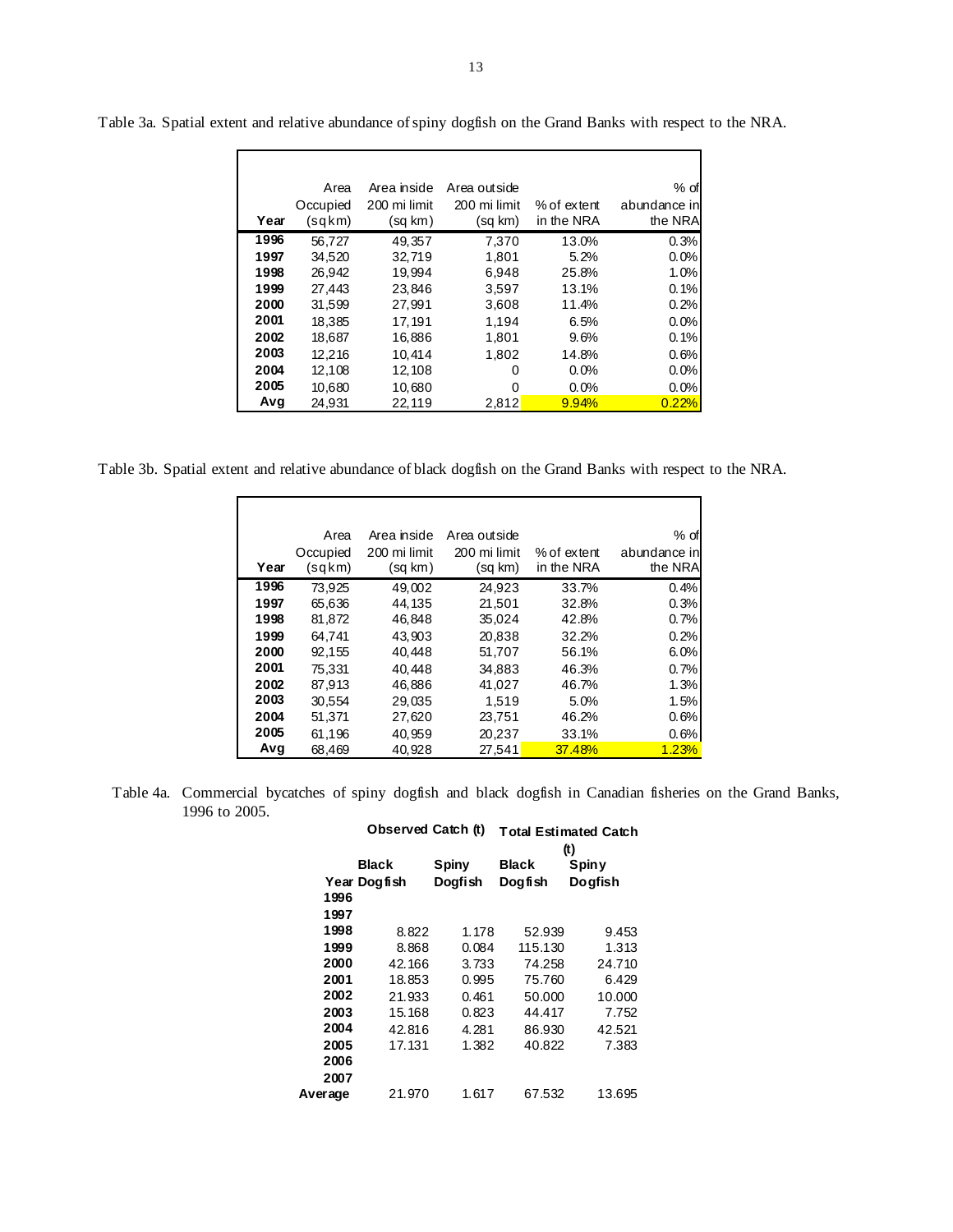| Year | Fishery (Directed Species, Gear, Vessel Class, Area) | <b>Estimated Spiny</b><br>dogfish Bycatch (t) | % Annual<br>Total |
|------|------------------------------------------------------|-----------------------------------------------|-------------------|
| 1998 | Cod Gillnet 1-3 3Ps                                  | 2.7                                           | 28%               |
|      | Atlantic Halibut Longline 1-3 3Pn                    | 1.7                                           | 18%               |
|      | Shrimp Shrimp Trawl 1-3 2J3K                         | 1.6                                           | 17%               |
|      | Crab Pot 1-3 3LNOPs                                  | 1.2                                           | 13%               |
|      | Greenland Halibut Gillnet 4-7 north<br>All Others    | 1.0<br>1.3                                    | 11%<br>13%        |
|      | All 1998                                             | 9.5                                           | 100%              |
|      |                                                      |                                               |                   |
| 1999 | Crab Pot 1-3 3LNOPs                                  | 0.5                                           | 40%               |
|      | Cod Gillnet 1-3 3Ps                                  | 0.4                                           | 30%               |
|      | Skate Gillnet 1-3 3LNOPs                             | 0.2                                           | 16%               |
|      | All Others                                           | 0.2                                           | 14%               |
|      | All 1999                                             | 1.3                                           | 100%              |
| 2000 | Atlantic Halibut Longline 1-3 3LNOPs                 | 7.6                                           | 31%               |
|      | Scallop Dredge 1-3 3LNOPs                            | 5.9                                           | 24%               |
|      | Cod Longline 1-3 3Ps                                 | 4.9                                           | 20%               |
|      | Redfish_Seb.Sp. Otter Trawl 4-7 3LNOPs<br>All Others | 2.4<br>3.8                                    | 10%<br>15%        |
|      | All 2000                                             | 24.7                                          | 100%              |
| 2001 | Crab Pot 1-3 3LNOPs                                  | 3.0                                           | 46%               |
|      | Redfish Seb.Sp. Gillnet 1-3 3LNOPs                   | 1.7                                           | 27%               |
|      | Cod Gillnet 1-3 3Ps                                  | 1.4                                           | 22%               |
|      | All Others                                           | 0.3                                           | 5%                |
|      | All 2001                                             | 6.4                                           | 100%              |
| 2002 | Redfish Seb.Sp. Gillnet 1-3 3LNOPs                   | 12                                            | 57%               |
|      | White Hake Longline 1-3 3LNOPs                       | 0.4                                           | 17%               |
|      | White_Hake Gillnet 1-3 3LNOPs                        | 0.2                                           | 10%               |
|      | All Others                                           | 0.3                                           | 16%               |
|      | All 2002                                             | 2.1                                           | 100%              |
| 2003 | Crab Pot 1-3 3LNOPs                                  | 3.8                                           | 49%               |
|      | Shrimp Shrimp Trawl 1-3 3LNOPs                       | 1.2                                           | 16%               |
|      | Monkfish Gillnet 1-3 3LNOPs                          | 0.7                                           | 9%                |
|      | Cod Gillnet 1-3 3Ps                                  | 0.6                                           | 8%                |
|      | All Others<br>All 2003                               | 1.4<br>7.8                                    | 18%<br>100%       |
|      |                                                      |                                               |                   |
| 2004 | White_Hake Gillnet 1-3 3LNOPs                        | 18.6                                          | 44%               |
|      | Redfish Seb.Sp. Otter Trawl 4-7 3LNOPs               | 16.8                                          | 39%               |
|      | Cod Gillnet 1-3 3Ps<br>All Others                    | 3.3<br>3.9                                    | 8%<br>9%          |
|      | All 2004                                             | 42.5                                          | 100%              |
|      |                                                      |                                               |                   |
| 2005 | Cod Gillnet 1-3 3Ps                                  | 6.3<br>0.6                                    | 85%<br>8%         |
|      | White Hake Gillnet 1-3 3LNOPs                        | 0.3                                           | 4%                |
|      | Redfish Seb.Sp. Otter Trawl 4-7 3LNOPs<br>All Others | 0.5                                           | 7%                |
|      | All 2005                                             | 7.4                                           | 100%              |
|      |                                                      |                                               |                   |

Table 4b. Commercial bycatches of spiny dogfish in Canadian fisheries on the Grand Banks, 1996 to 2005 by fishery.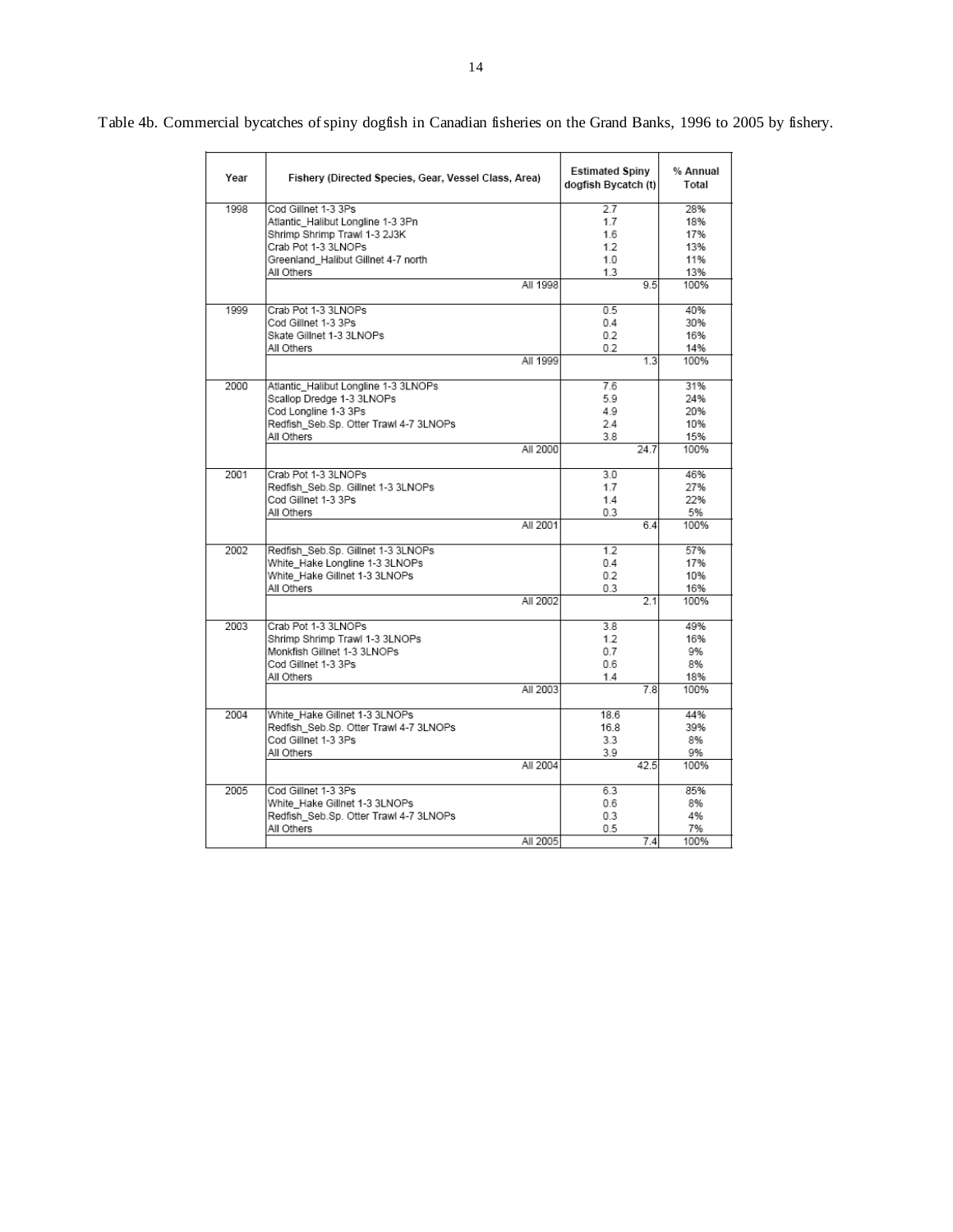| Year | Fishery (Directed Species, Gear, Vessel Class, Area) | <b>Estimated Black</b><br>dogfish Bycatch (t) | % Annual<br>Total |
|------|------------------------------------------------------|-----------------------------------------------|-------------------|
| 1998 | Greenland Halibut Gillnet 4-7 north                  | 16.8                                          | 32%               |
|      | Crab Pot 1-3 2J3K                                    | 12.0                                          | 23%               |
|      | Greenland Halibut Gillnet 1-3 2J3K                   | 5.5                                           | 10%               |
|      | Crab Pot 1-3 3LNOPs                                  | 3.8                                           | 7%                |
|      | Shrimp Shrimp Trawl 1-3 2J3K                         | 3.4                                           | 6%                |
|      | All Others                                           | 11.4                                          | 22%               |
|      | All 1998                                             | 529                                           | 100%              |
| 1999 | White_Hake Longline 1-3 3LNOPs                       | 37.8                                          | 33%               |
|      | Crab Pot 1-3 2J3K                                    | 36.4                                          | 32%               |
|      | Crab Pot 1-3 3LNOPs                                  | 20.4                                          | 18%               |
|      | All Others                                           | 20.5                                          | 18%               |
|      | All 1999                                             | 115.1                                         | 100%              |
| 2000 | Greenland Halibut Gillnet 4-7 3LNOPs                 | 19.9                                          | 27%               |
|      | Crab Pot 1-3 2J3K                                    | 17.9                                          | 24%               |
|      | Redfish Seb.Sp. Otter Trawl 4-7 3LNOPs               | 12.8                                          | 17%               |
|      | Crab Pot 1-3 3LNOPs                                  | 7.5                                           | 10%               |
|      | All Others                                           | 16.1                                          | 22%               |
|      | All 2000                                             | 74 1                                          | 100%              |
| 2001 | Greenland Halibut Gillnet 1-3 3LNOPs                 | 15.6                                          | 22%               |
|      | Greenland Halibut Gillnet 4-7 3LNOPs                 | 11.7                                          | 16%               |
|      | Greenland Halibut Gillnet 1-3 2J3K                   | 11.3                                          | 16%               |
|      | Crab Pot 1-3 3LNOPs                                  | 10.6                                          | 15%               |
|      | Greenland Halibut Gillnet 1-3 north                  | 7.5                                           | 10%               |
|      | All Others                                           | 15.0                                          | 21%               |
|      | All 2001                                             | 71.7                                          | 100%              |
| 2002 | Greenland Halibut Gillnet 1-3 2J3K                   | 19.5                                          | 28%               |
|      | Crab Pot 1-3 3LNOPs                                  | 12.7                                          | 18%               |
|      | Shrimp Shrimp Trawl 4-7 3M                           | 7.8                                           | 11%               |
|      | Crab Pot 4-7 3LNOPs                                  | 6.3                                           | 9%                |
|      | Redfish Seb.Sp. Otter Trawl 4-7 3LNOPs               | 4.7                                           | 7%                |
|      | Greenland Halibut Otter Trawl 4-7 2J3K               | 3.0                                           | 4%                |
|      | Greenland Halibut Gillnet 4-7 north                  | 2.5                                           | 4%                |
|      | All Others                                           | 12.9                                          | 19%               |
|      | All 2002                                             | 69.5                                          | 100%              |
| 2003 | Greenland Halibut Longline 1-3 3LNOPs                | 9.0                                           | 20%               |
|      | Greenland Halibut Gillnet 1-3 2J3K                   | 8.7                                           | 20%               |
|      | Greenland_Halibut Longline 4-7 3LNOPs                | 7.6                                           | 17%               |
|      | Monkfish Gillnet 1-3 3LNOPs                          | 4.2                                           | 10%               |
|      | Redfish Seb.Sp. Otter Trawl 4-7 3LNOPs               | 4.2                                           | 10%               |
|      | Crab Pot 1-3 3LNOPs                                  | 2.1                                           | 5%                |
|      | All Others                                           | 8.6                                           | 19%               |
|      | All 2003                                             | 4444                                          | 100%              |
| 2004 | Shrimp Shrimp Trawl 4-7 3M                           | 21.9                                          | 25%               |
|      | Atlantic Halibut Longline 4-7 3LNOPs                 | 13.9                                          | 16%               |
|      | Shrimp Shrimp Trawl 1-3 2J3K                         | 8.4                                           | 10%               |
|      | Witch Flounder Otter Trawl 4-7 3LNOPs                | 8.4                                           | 10%               |
|      | Redfish Seb.Sp. Otter Trawl 4-7 3LNOPs               | 7.4                                           | 8%                |
|      | Greenland_Halibut Gillnet 1-3 3LNOPs                 | 6.6                                           | 8%                |
|      | All Others                                           | 20.3                                          | 23%               |
|      | All 2004                                             | 86.9                                          | 100%              |
| 2005 | Greenland Halibut Longline 4-7 3LNOPs                | 21.8                                          | 53%               |
|      | Greenland Halibut Otter Trawl 4-7 north              | 4.0                                           | 10%               |
|      | Redfish Seb.Sp. Otter Trawl 4-7 3LNOPs               | 2.6                                           | 6%                |
|      | Greenland Halibut Gillnet 4-7 2J3K                   | 2.5                                           | 6%                |
|      | Greenland Halibut Gillnet 4-7 north                  | 2.4                                           | 6%                |
|      | All Others                                           | 7.6                                           | 19%               |
|      | All 2005                                             | 40.8                                          | 100%              |

Table 4c. Commercial bycatches of black dogfish in Canadian fisheries on the Grand Banks, 1996 to 2005 by fishery.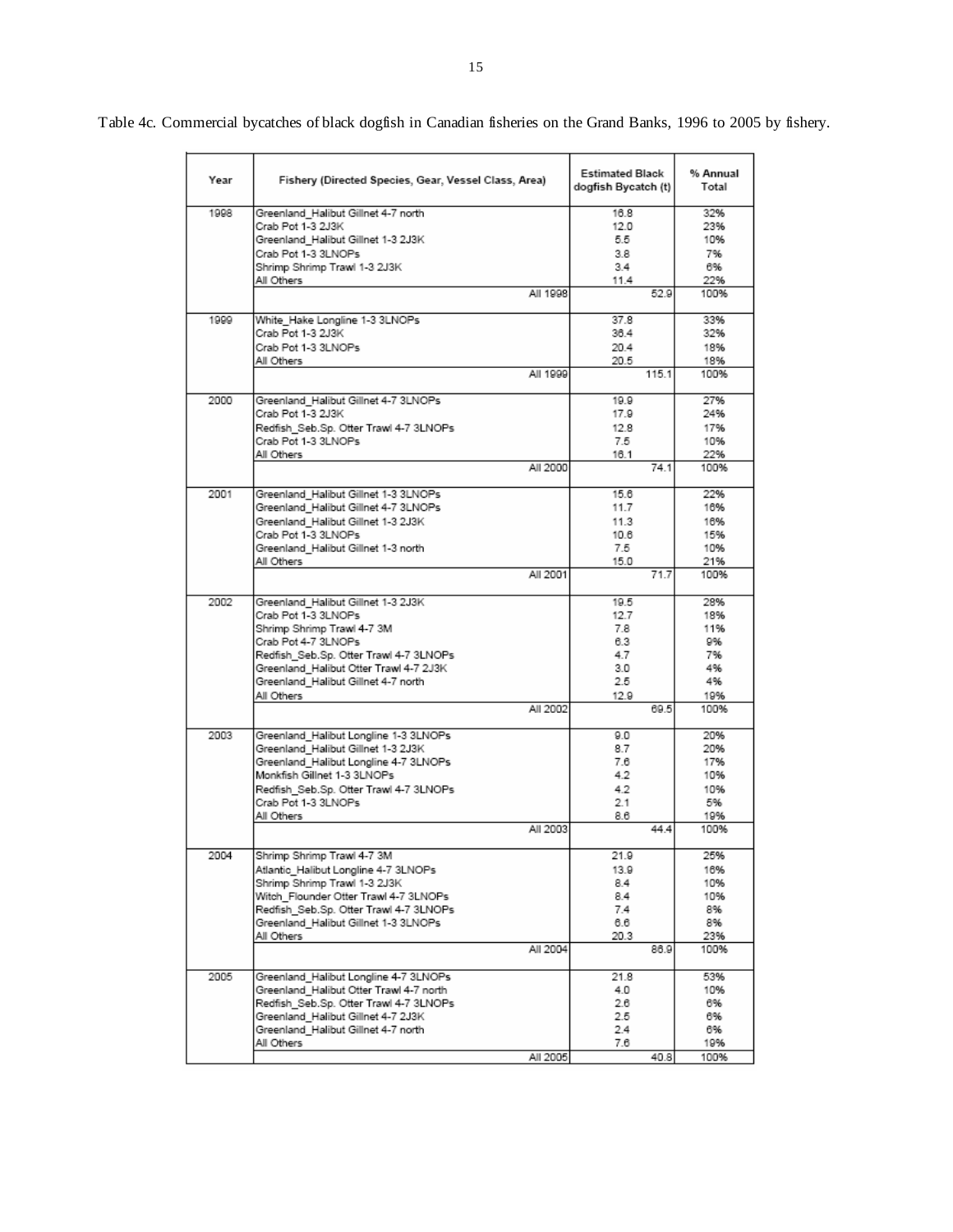| <b>Spiny Dogfish</b> |     |                |     |         |              |
|----------------------|-----|----------------|-----|---------|--------------|
| Yearl                | 3L  | 3M             | 3N  | 30      | <b>Total</b> |
| 2000                 |     |                |     |         | 0            |
| 2001                 | 1   |                |     |         |              |
| 2002                 |     |                |     |         | 0            |
| 2003                 | 6   | 3              | 22  |         | 31           |
| 2004                 | 5   | $\mathfrak{D}$ | 1   |         | 8            |
| 2005                 |     |                |     |         | 0            |
| Dogfish ns           |     |                |     | Average |              |
| Year                 | 3L  | 3M             | 3N  | 30      | <b>Total</b> |
| 2000                 | 107 | 133            | 152 | 10      | 402          |
| 2001                 | 194 | 114            | 357 | 11      | 676          |
| 2002                 | 152 | 91             | 188 | 43      | 474          |
| 2003                 | 248 | 89             | 256 | 19      | 612          |
| 2004                 | 145 | 43             | 157 | 20      | 365          |
| 2005                 | 3   | 0              | 6   |         | 9            |
|                      |     |                |     | Average | 423          |

Table 4d. Catches of dogfish reported in NAFO STATLANT, in 3LMNO, 2000-2005.



Fig. 1. Map of the Grand Banks showing various banks, basins and NAFO Divisions.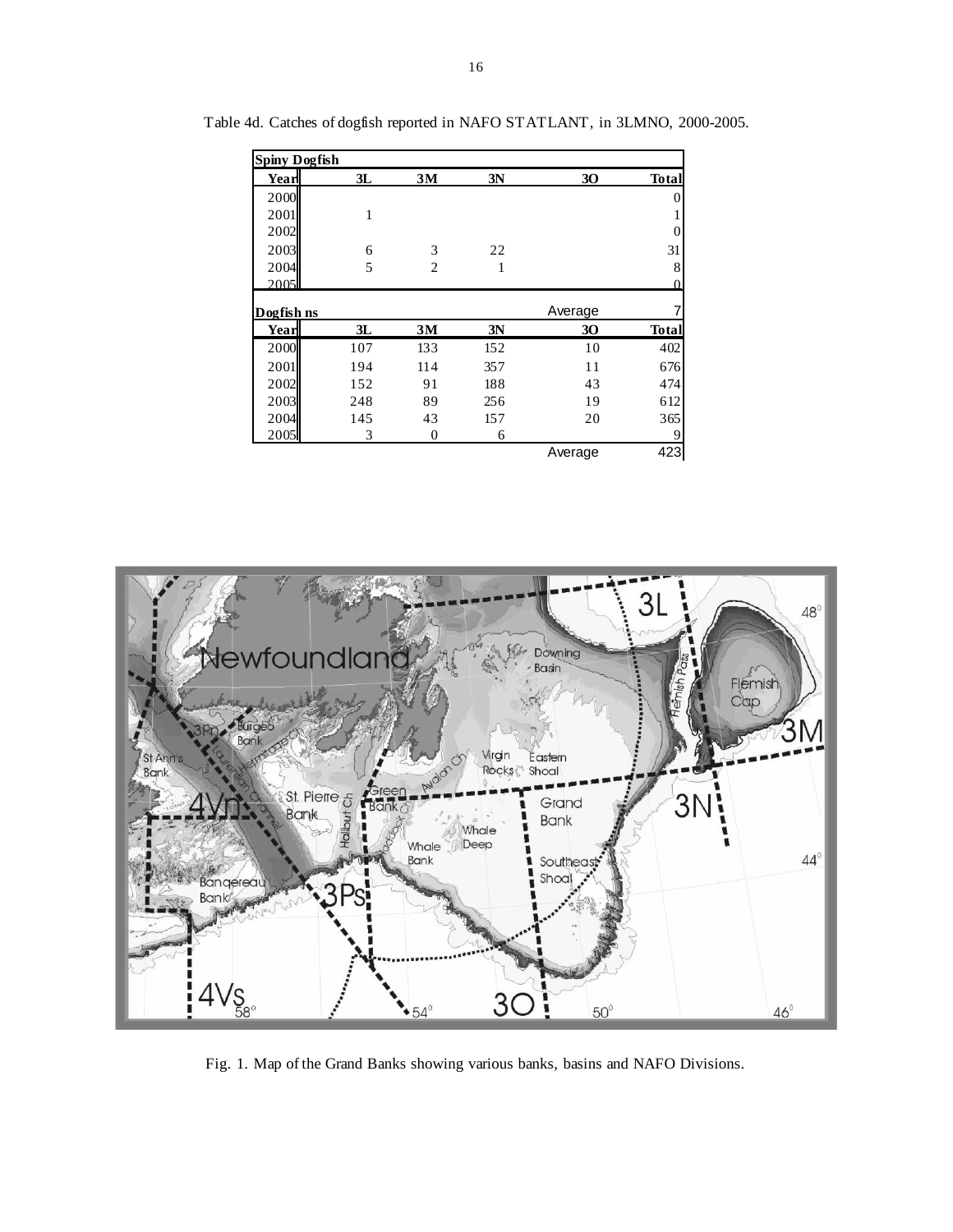

Fig. 2. East Coast of North America Strategic Assessment Project (ECNSAP) map of spiny dogfish distribution Data comprise combined, unadjusted survey data from the various regions of Canada and from the USA. Catch per tow is not directly comparable between surveys but provides an overview of the distribution of the species. Red boxed area is expanded in detail in Fig. xx.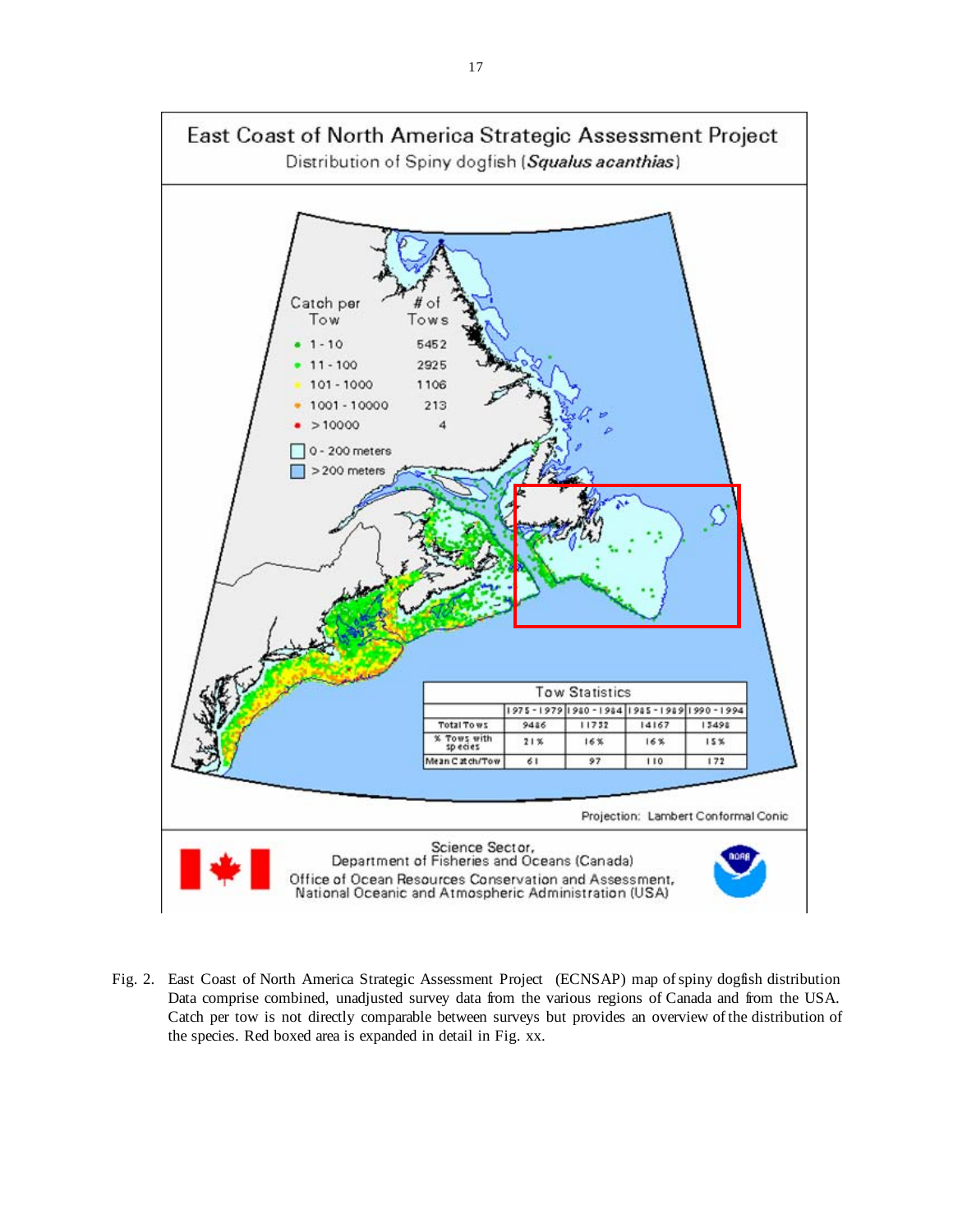

Fig. 3. Map of the distribution of spiny dogfish on the Grand Banks. Upper panel: NL trawl surveys, 1971-2005. Lower panels are recent annual maps, from 1996 to 2005.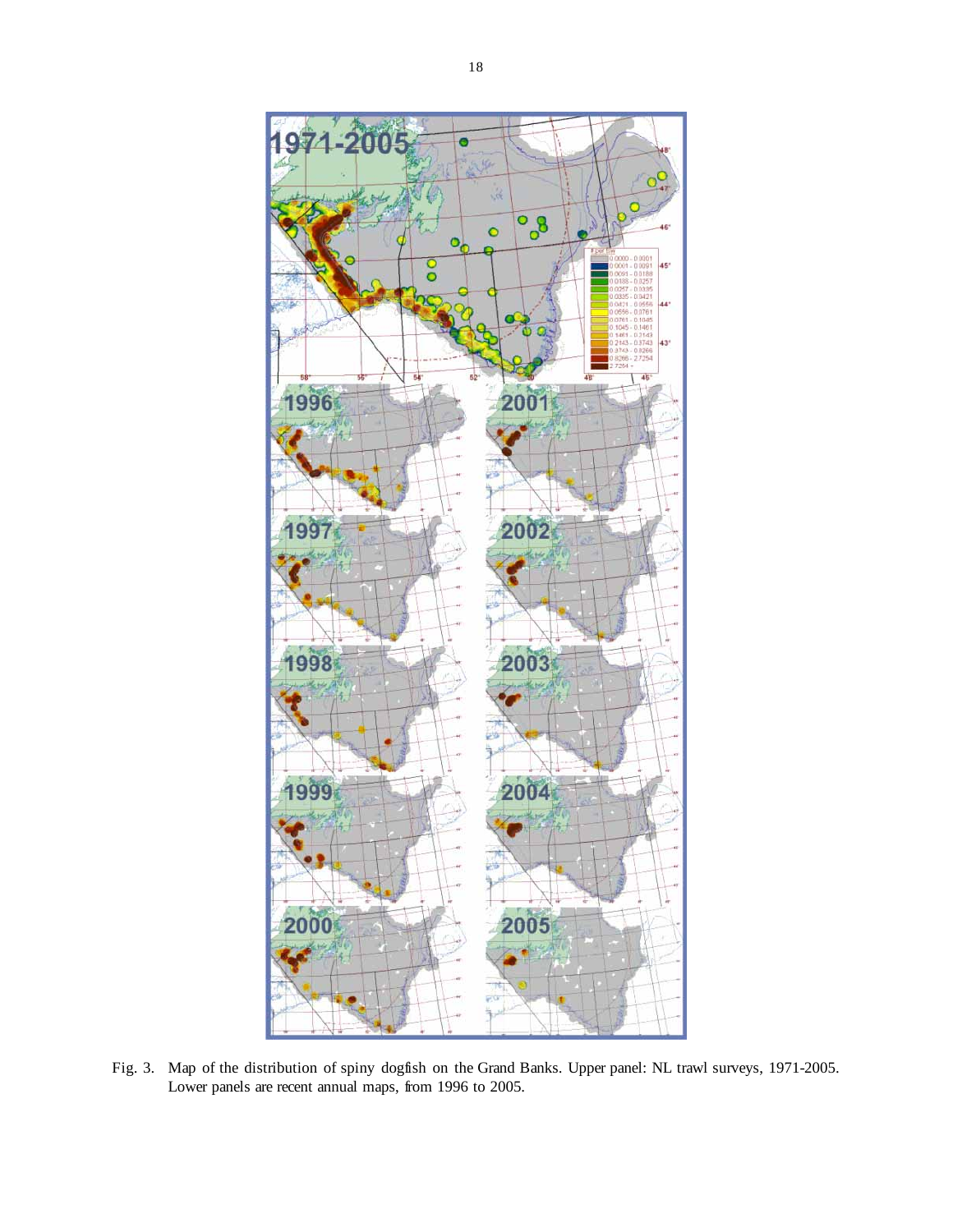

Fig. 4. Upper: Proportion of the abundance and of the area occupied (extent of distribution) of spiny dogfish on the Grand Banks (NAFO Div. 3LNOPs, see Fig. x) that is located within the NRA. Lower: Area occupied by spiny dogfish on the Grand Banks. Note that spiny dogfish on the Grand Banks are a seasonal northern fringe of a larger population located to the south.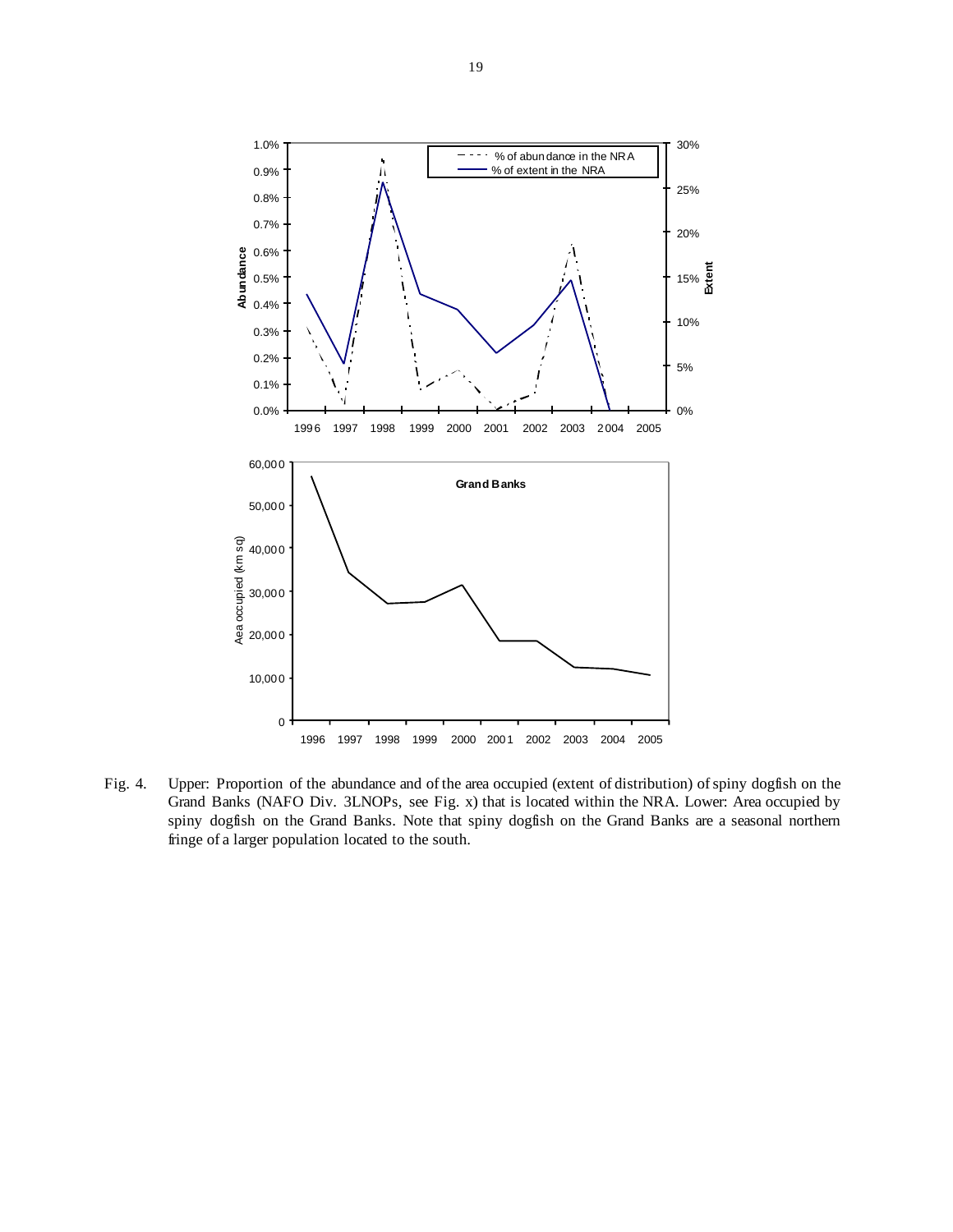

Fig. 5. Distribution of shark species by depth, Grand Banks to Labrador Shelf. Data are from NL trawl surveys, 1971-2005. The two large values within the red circle all occur in the Laurentian Channel.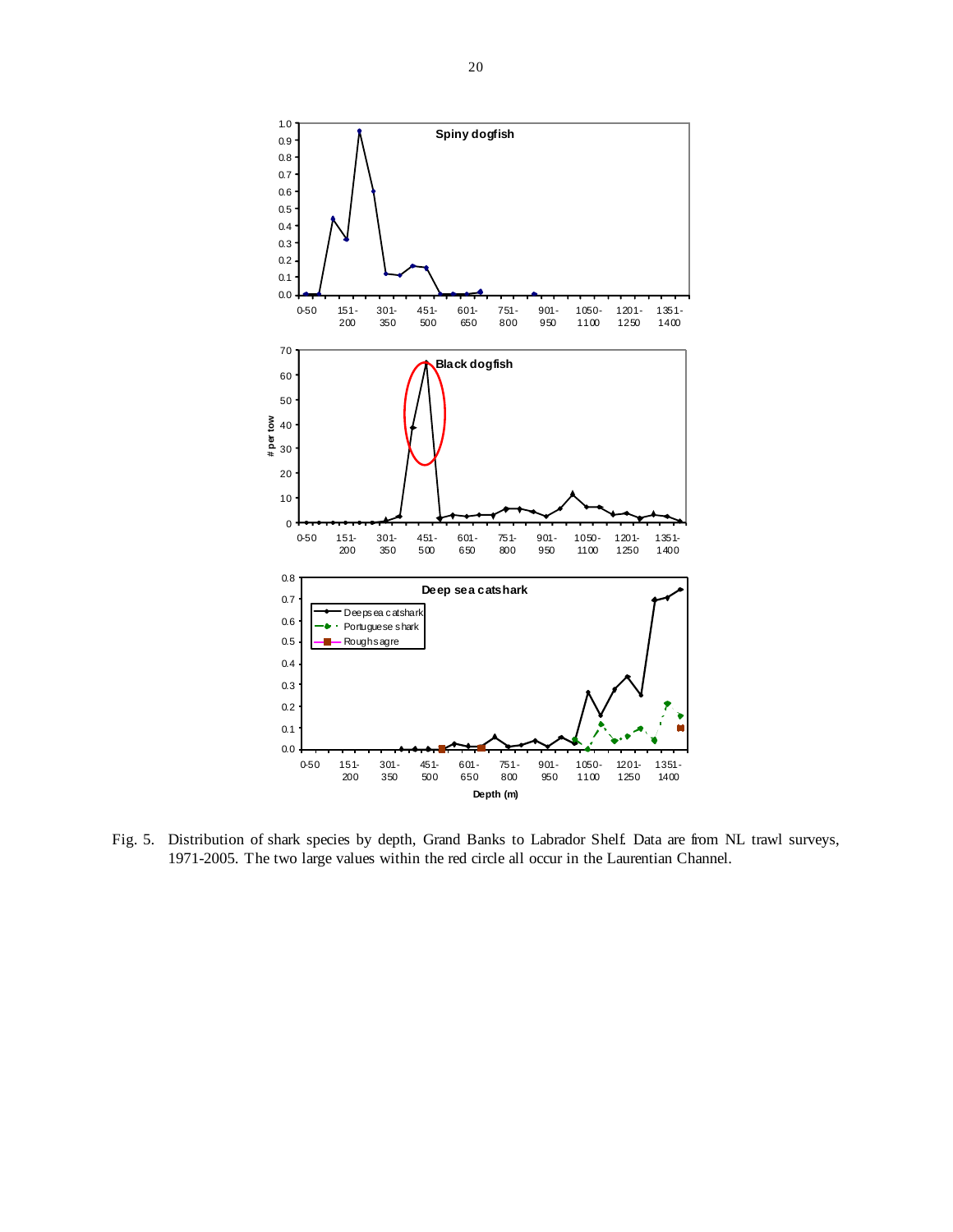



Fig. 6. Distribution of shark species with respect to bottom temperature, Grand Banks to Labrador Shelf. Data are from NL trawl surveys, 1971-2005.

3.0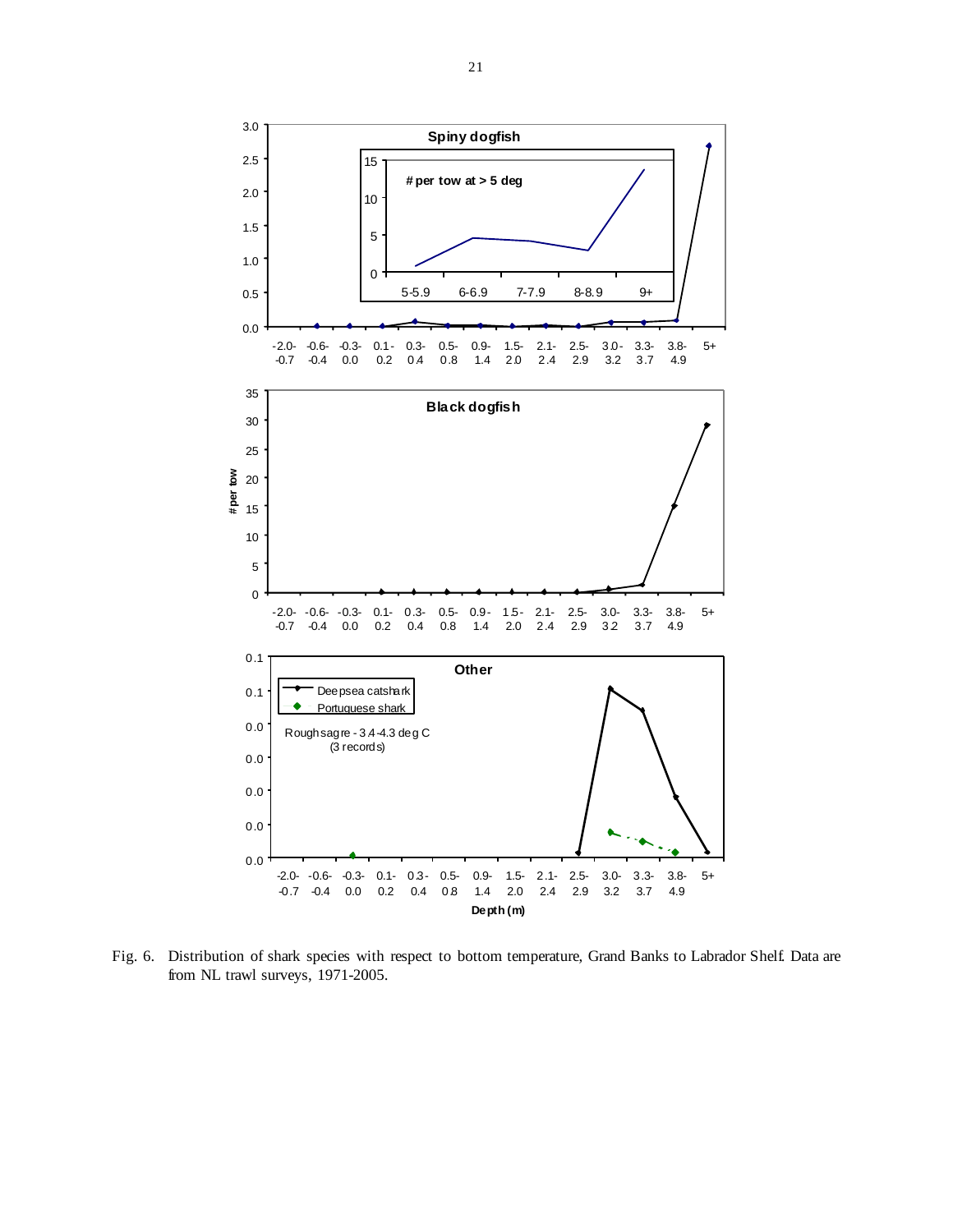

Fig. 6b. Proportion of sets containing spiny dogfish with respect to bottom temperature, Grand Banks to Labrador Shelf. Data are from NL trawl surveys, 1971-2005.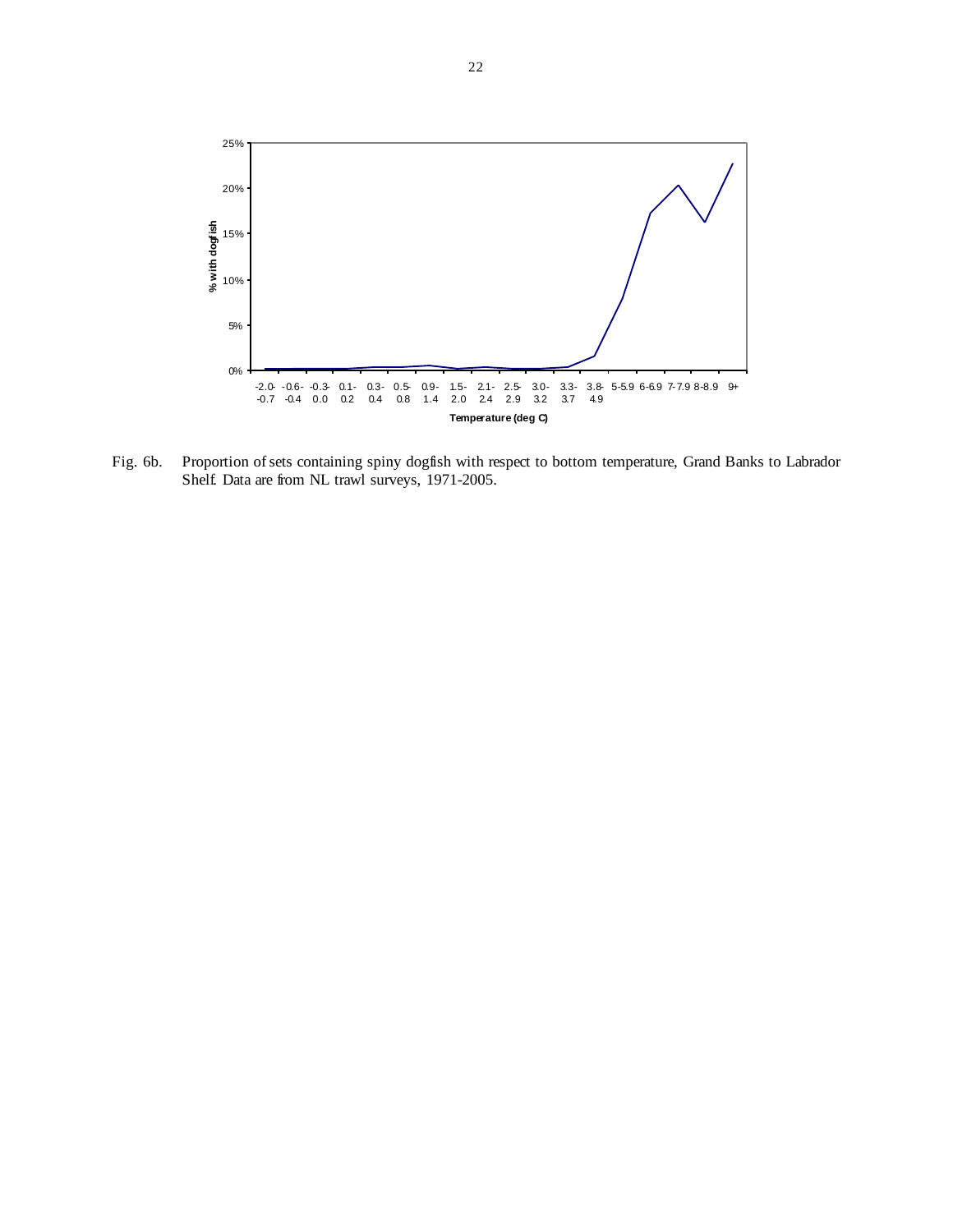

Fig. 7. Relative abundance index for spiny dogfish on the Grand Banks based on spring surveys. Engel and Campelen are independent series (not standardized) thus are illustrated in separate graphs.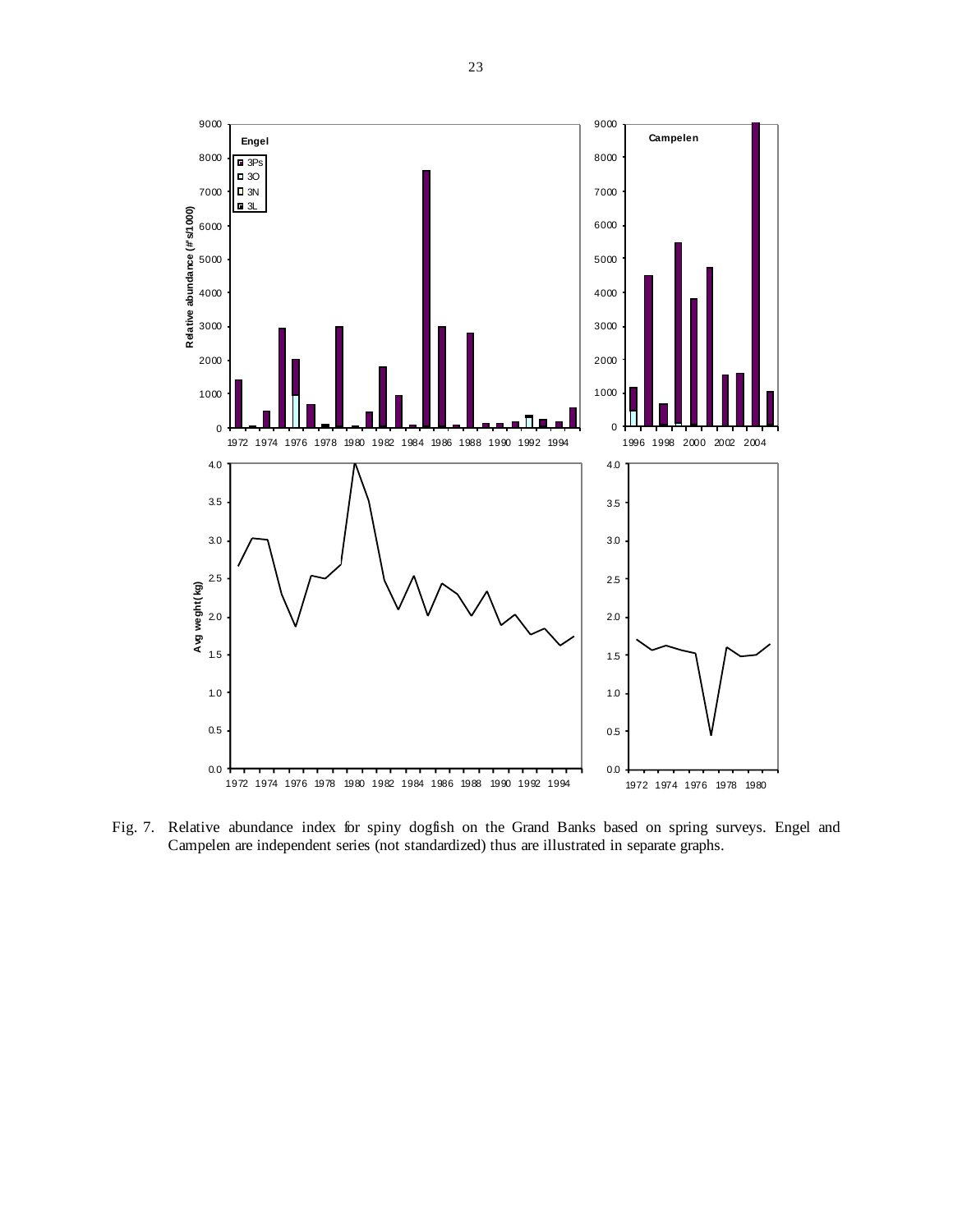

Fig. 8. Average size of spiny dogfish with respect to depth and bottom temperature based on NL survey data from 1971-2005.



Fig. 9. Estimates of catches of spiny dogfish and black dogfish in commercial fisheries occurring on the Grand Banks, northeast Newfoundland and Labrador Shelf.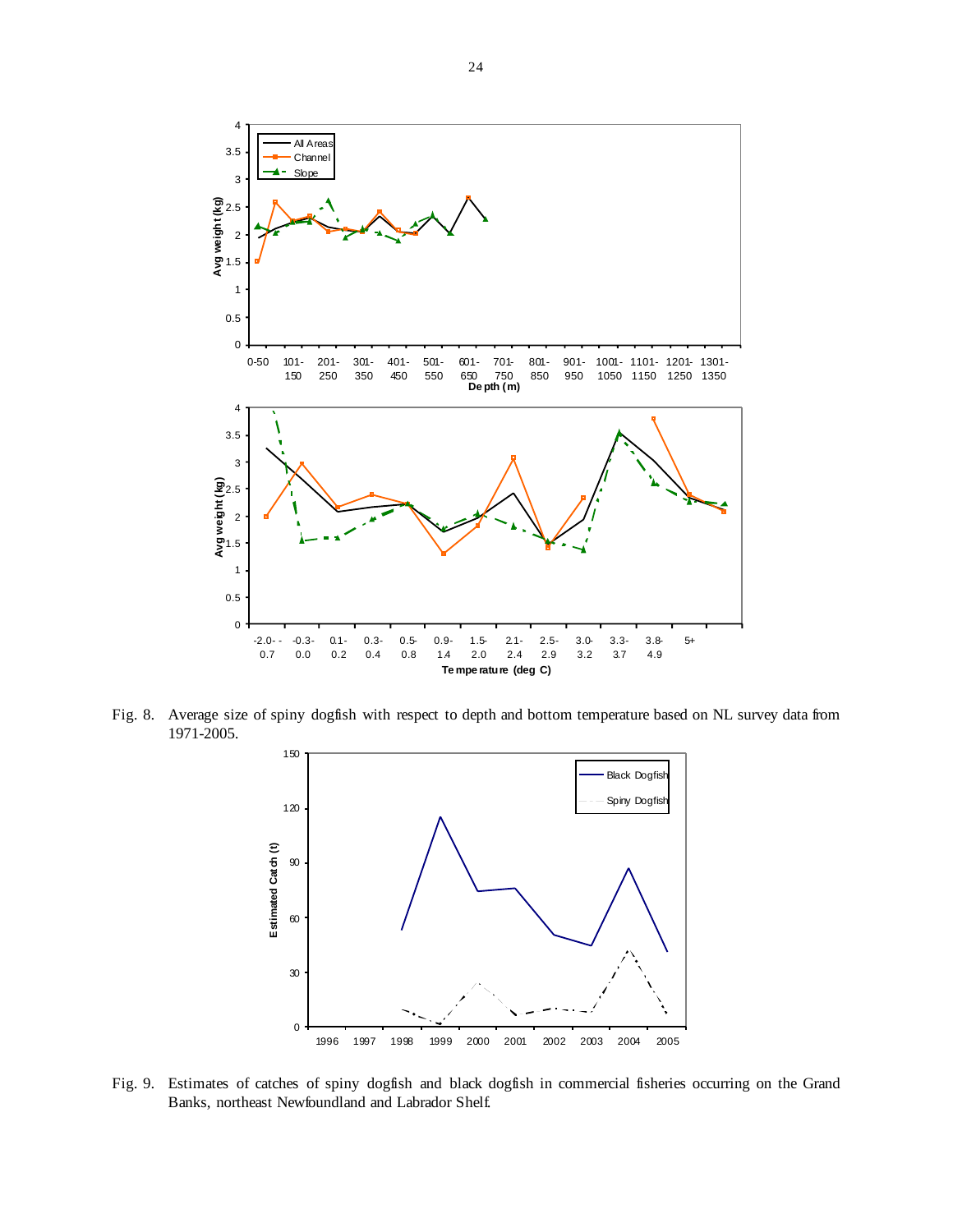

Fig. 10. Spiny dogfish measured from 1 268 sets from RV trawl surveys from 1974-2002. Most of these records come from the St. Pierre Bank (Div. 3P) where dogfish are concentrated within the study area. Samples were taken with both Engel and Campelen gear. Blue line is length at 50% maturity according to Nammack *et al*. (1985).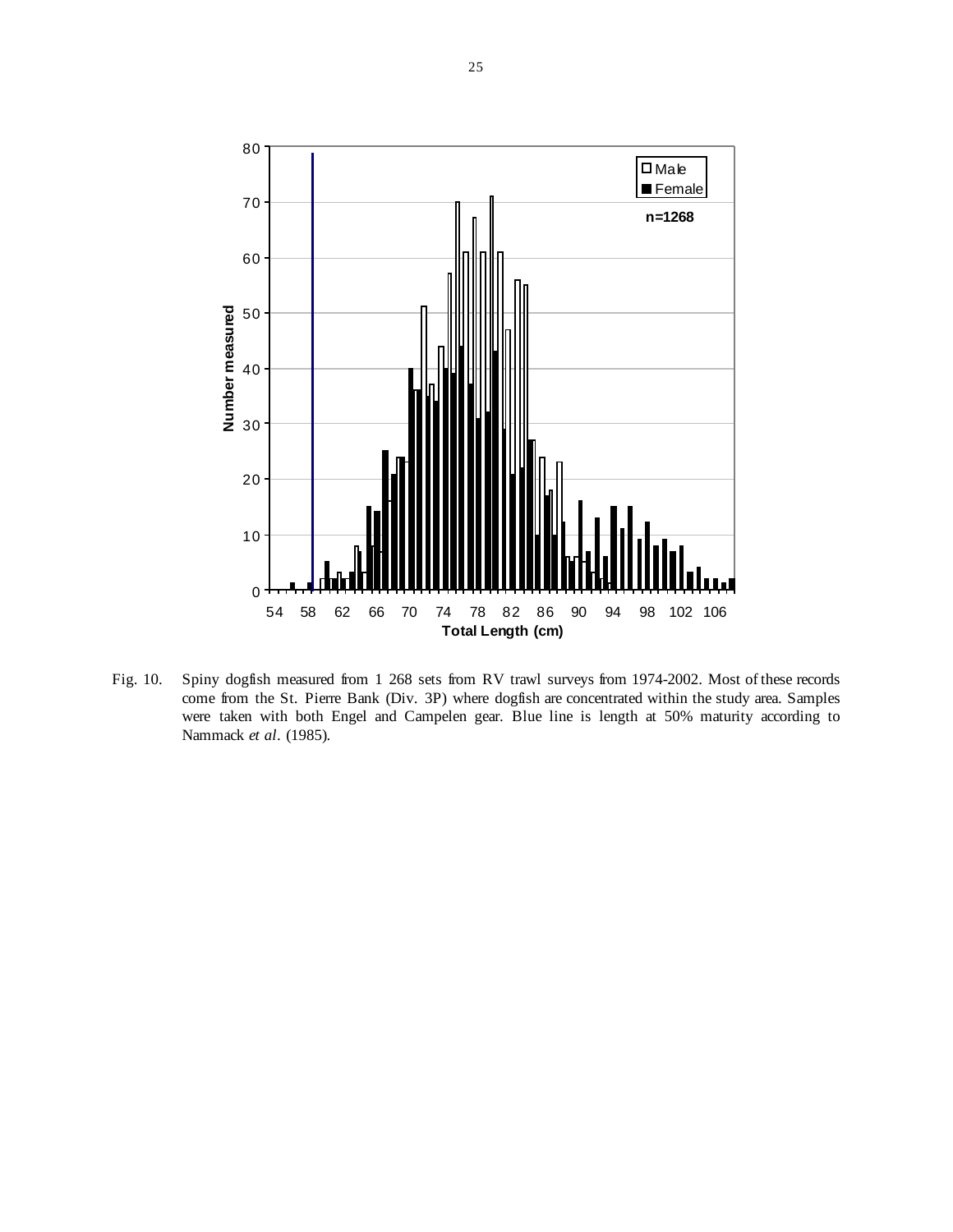

Fig. 11a. Distribution of black dogfish from the Grand Banks to Davis Strait based on NL trawl survey data from 1971-2005.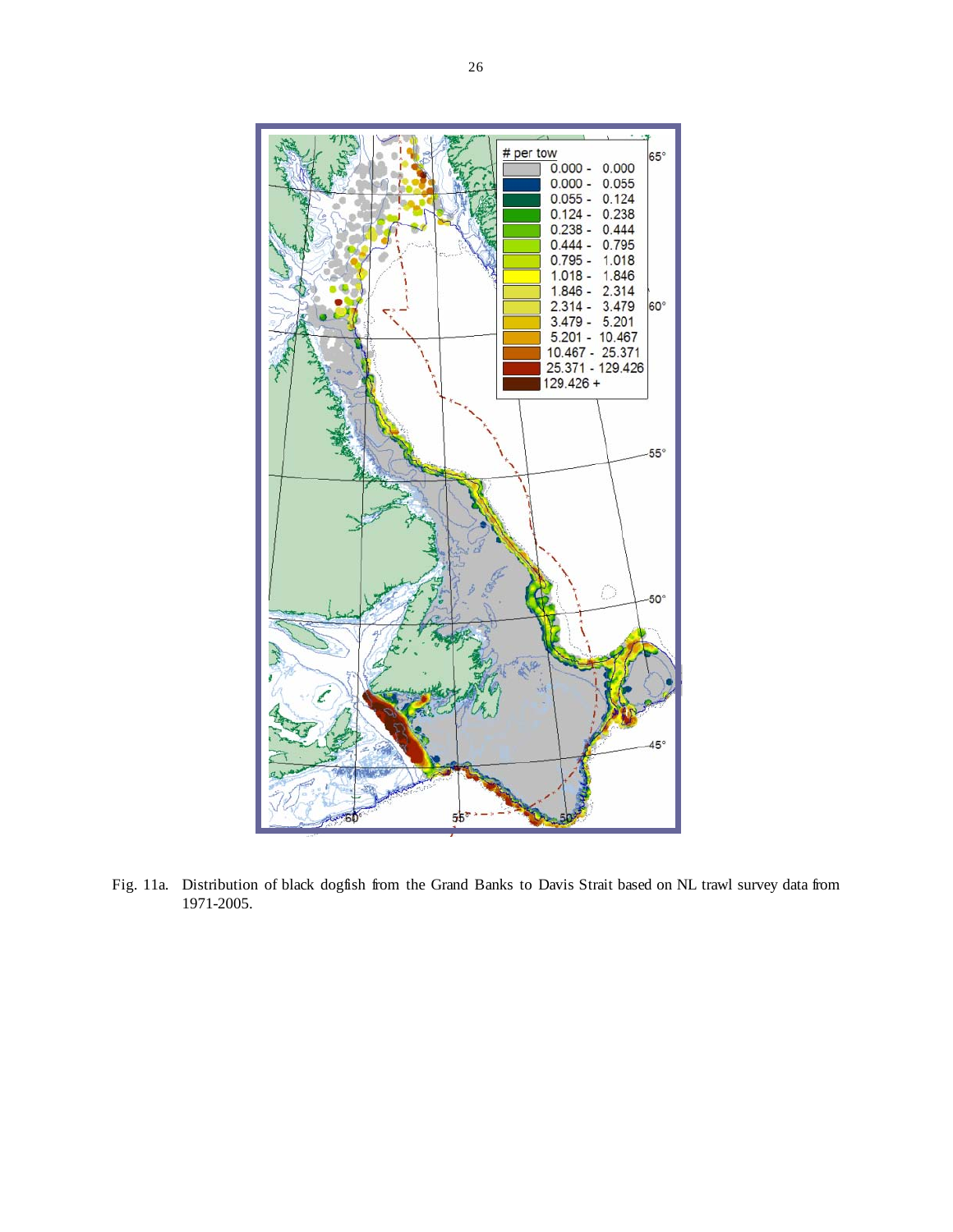

Fig. 11b. Map of the distribution of black dogfish on the Grand Banks. Upper panel: NL trawl surveys, 1971-2005. Lower panels are recent annual maps, from 1996 to 2005.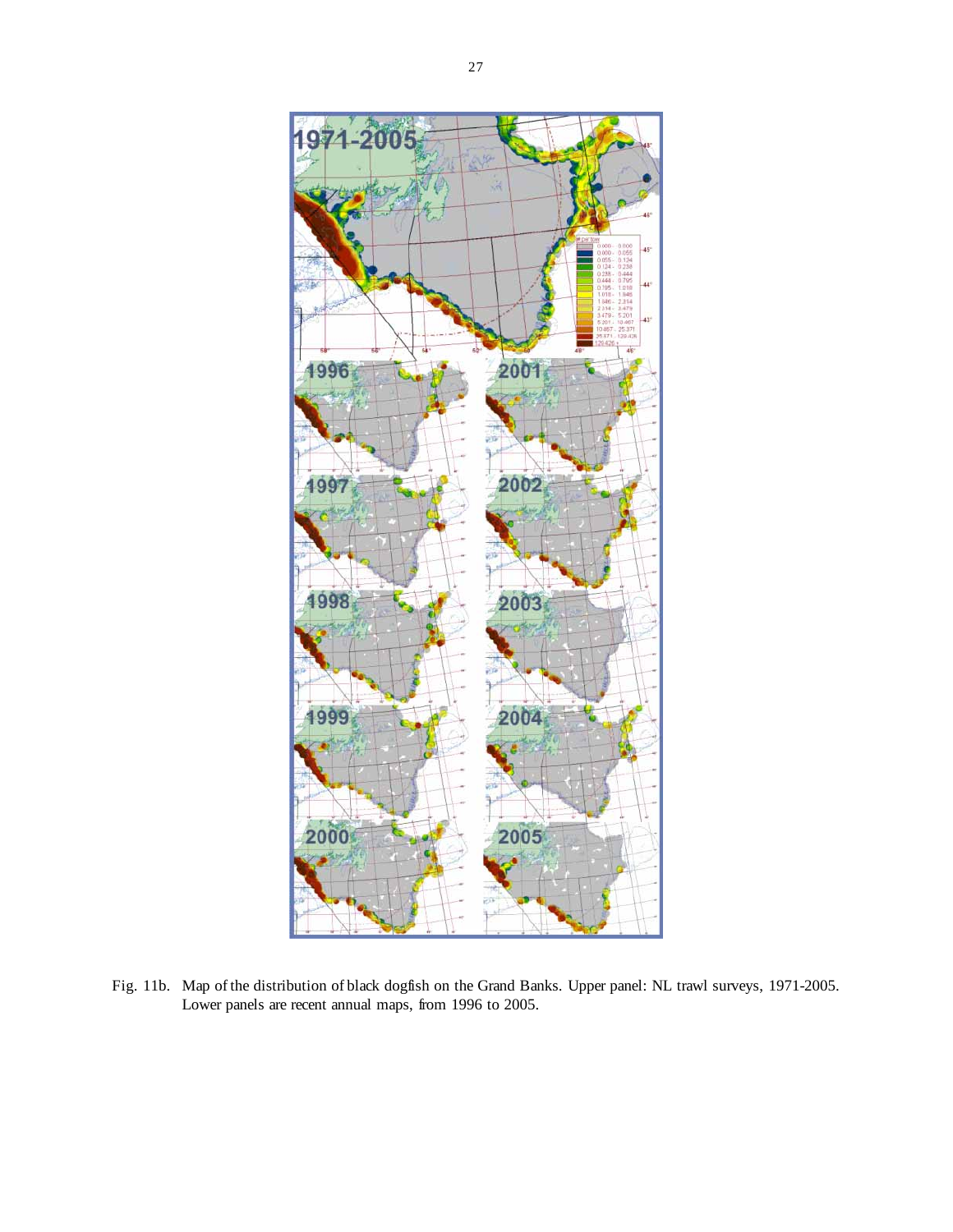

Fig. 11c. Location of all sets with large number s of black dogfish. Large sets are defined as >15 individuals per tow.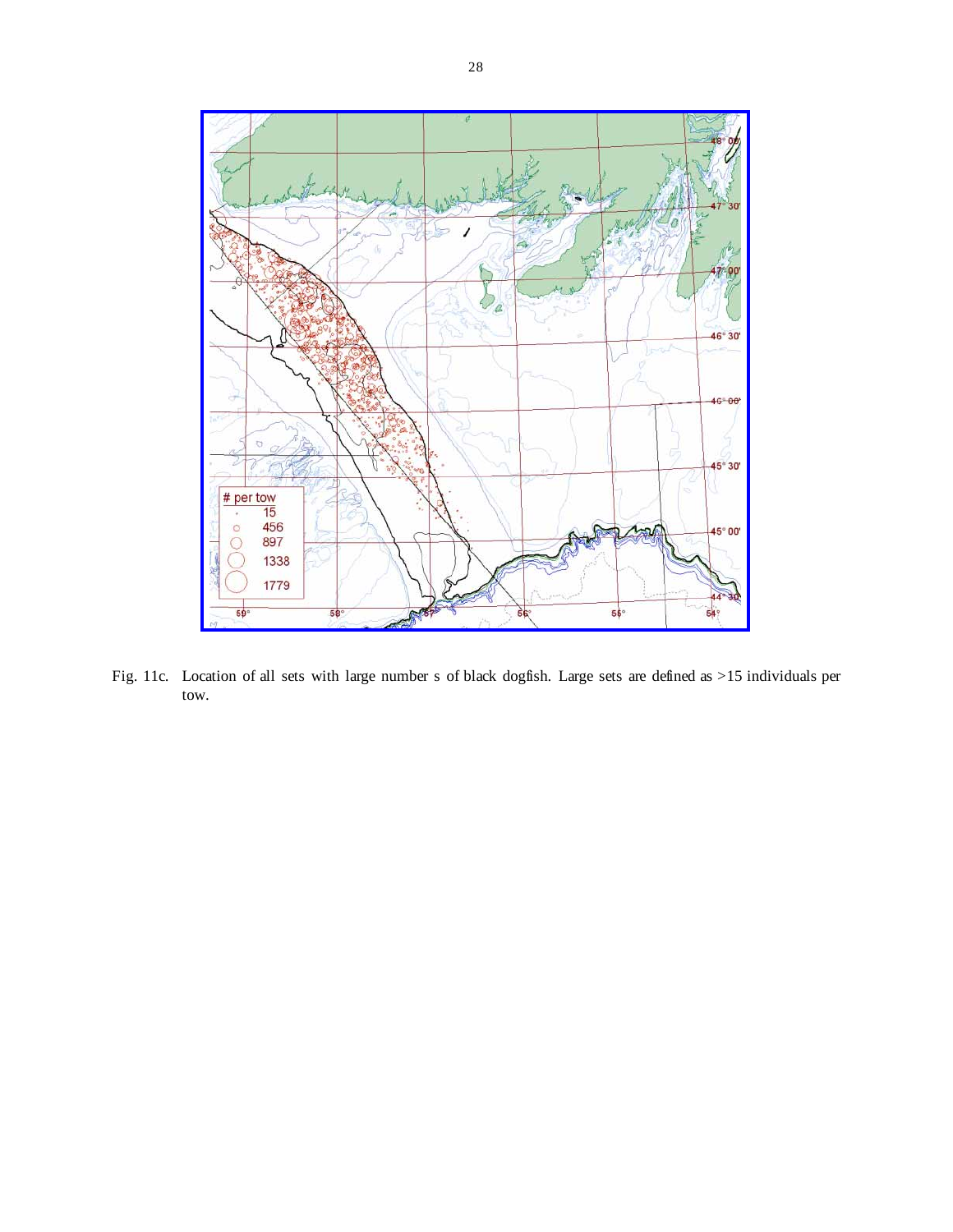

Fig. 12. Upper: Proportion of the abundance and of the area occupied (extent of distribution) of black dogfish on the Grand Banks (NAFO Div. 3LNOPs, see Fig. 10) that is located within the NRA. Lower: Area occupied by black dogfish on the Grand Banks. Note that black dogfish on the Grand Banks are a part of a larger population in Canadian waters.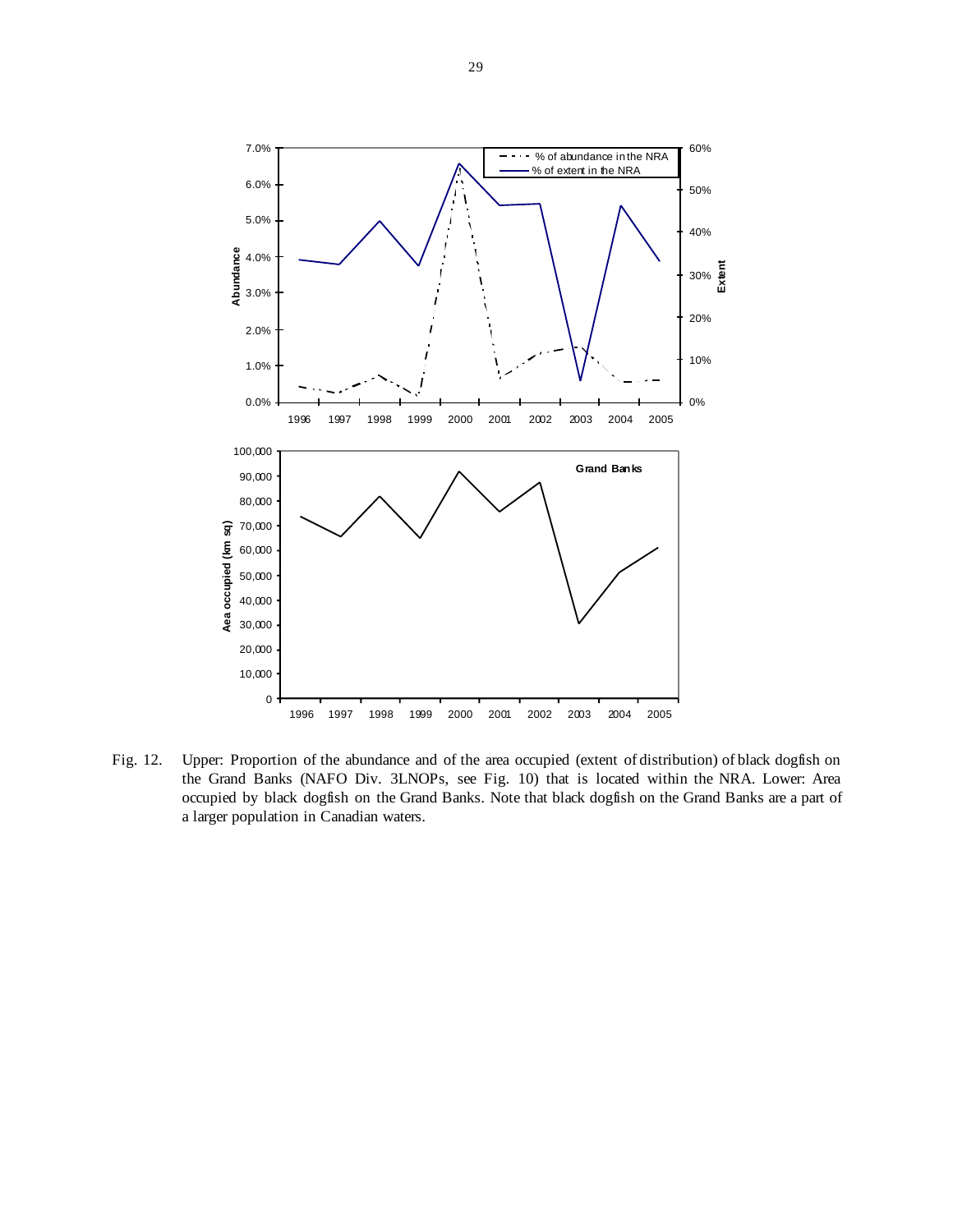

Fig. 13a. Number per tow for black dogfish on the Grand Banks based on spring surveys, with confidence intervals. Engel and Campelen are independent series (not standardized) thus are illustrated in separate graphs.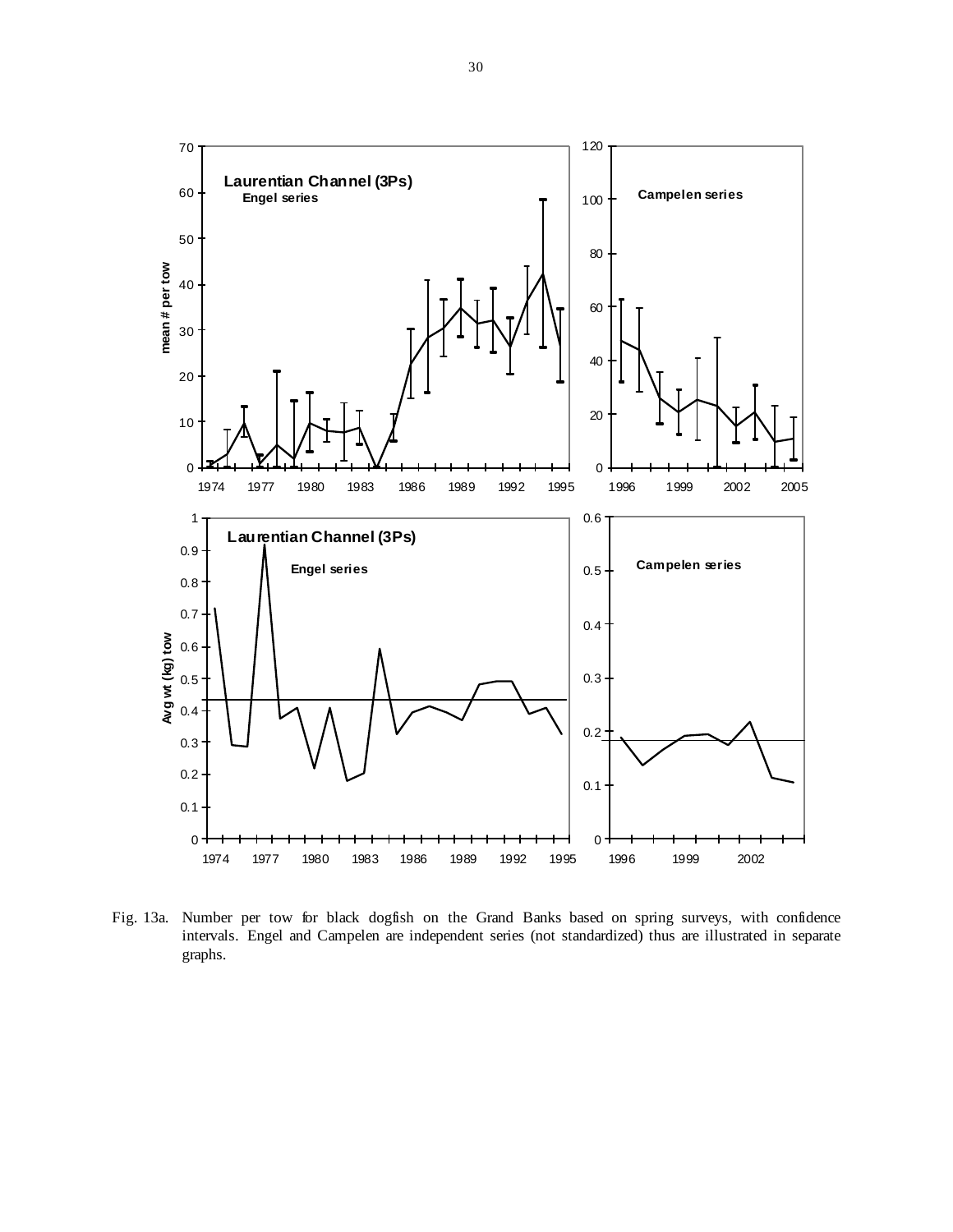

Fig. 13b. Number per tow (upper panel) and average weight (lower panel) for black dogfish on the Grand Banks based on autumn surveys.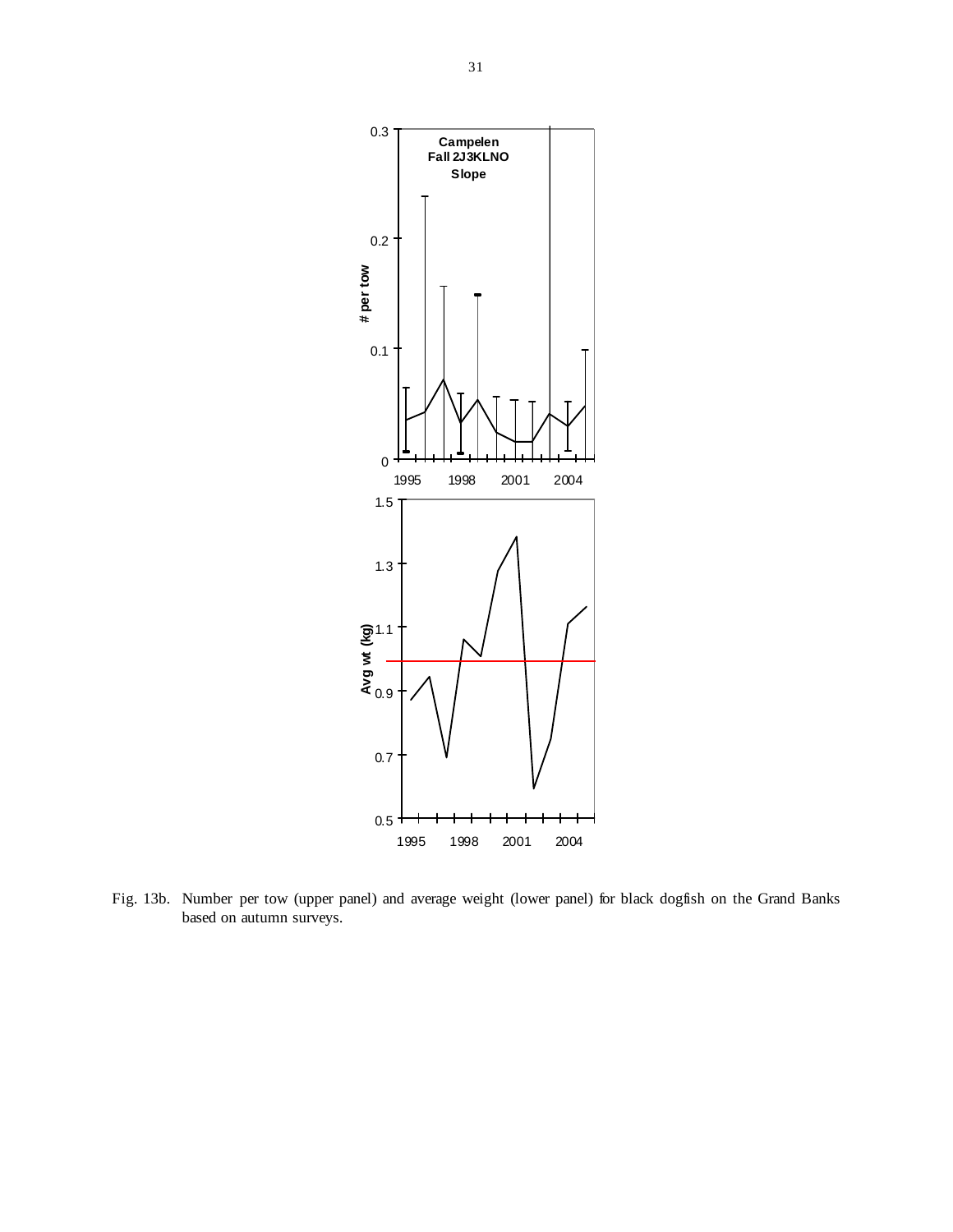

Fig. 14. Average weight of black dogfish with respect to bottom temperature and depth based on NL surveys, 1971-2005.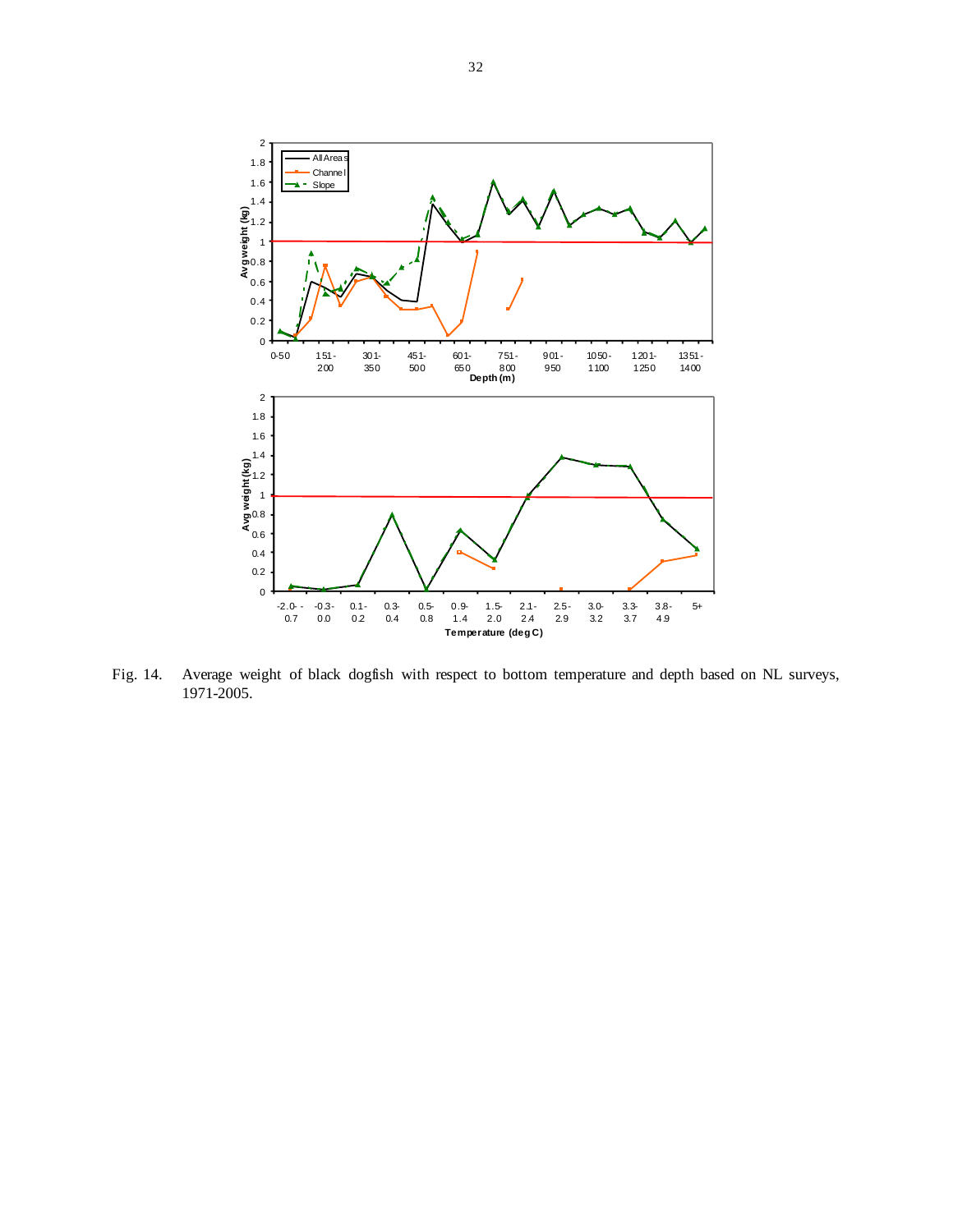

Fig. 15a. Length frequencies of black dogfish by depth intervals. Left column is fish from the slope waters from the Grand Banks to Labrador Shelf, Right column is from the Laurentian Channel. Samples were taken only with Engel gear. Blue lines are length at maturity according to Yano (1995) off Greenland.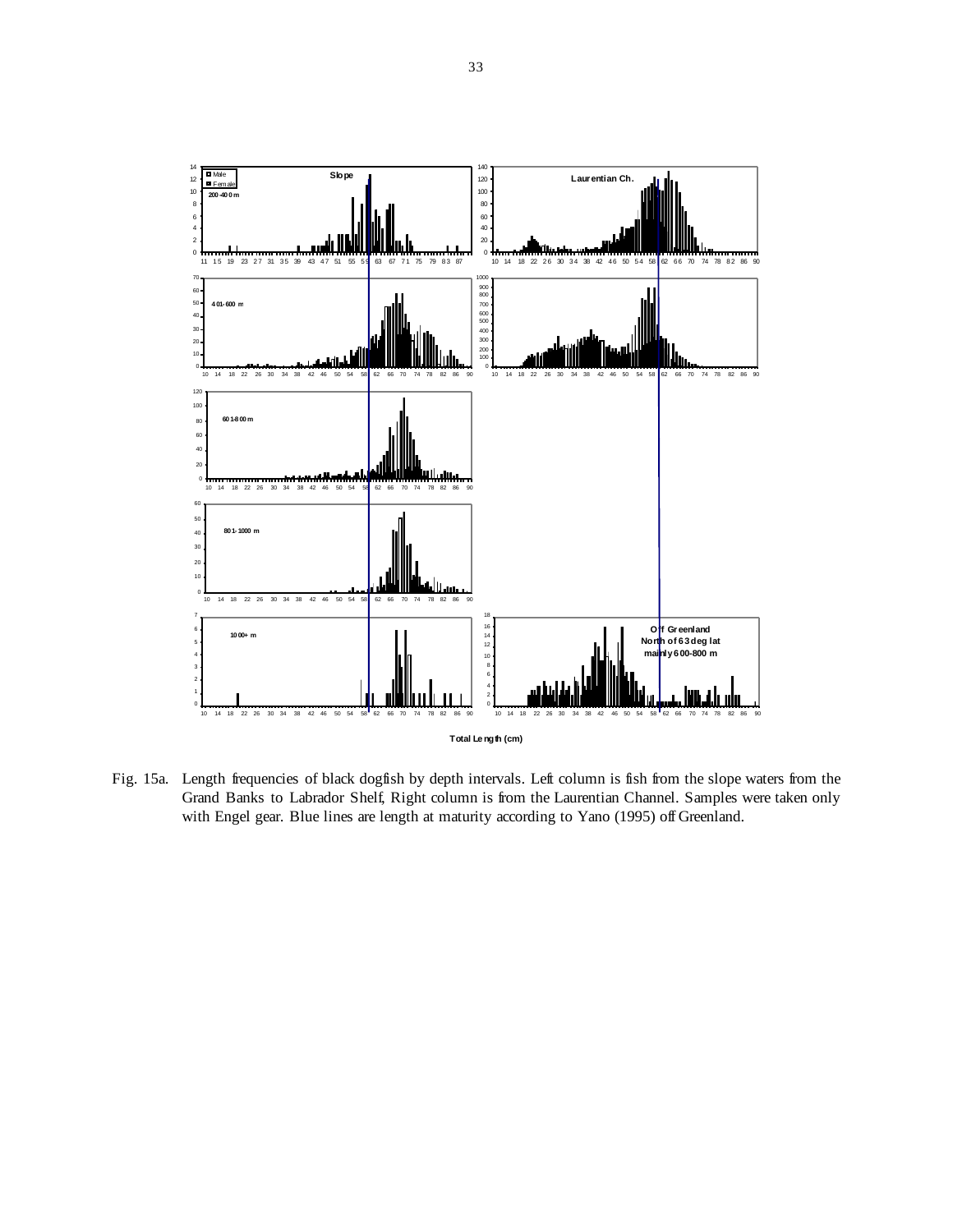

Fig. 15b. Distribution of large mature female (filled circles) and YOY (young of the year, open squares) black dogfish in Canadian waters.



Fig. 15c. Length frequency of black dogfish taken in the Russian Greenland halibut fishery in 2005.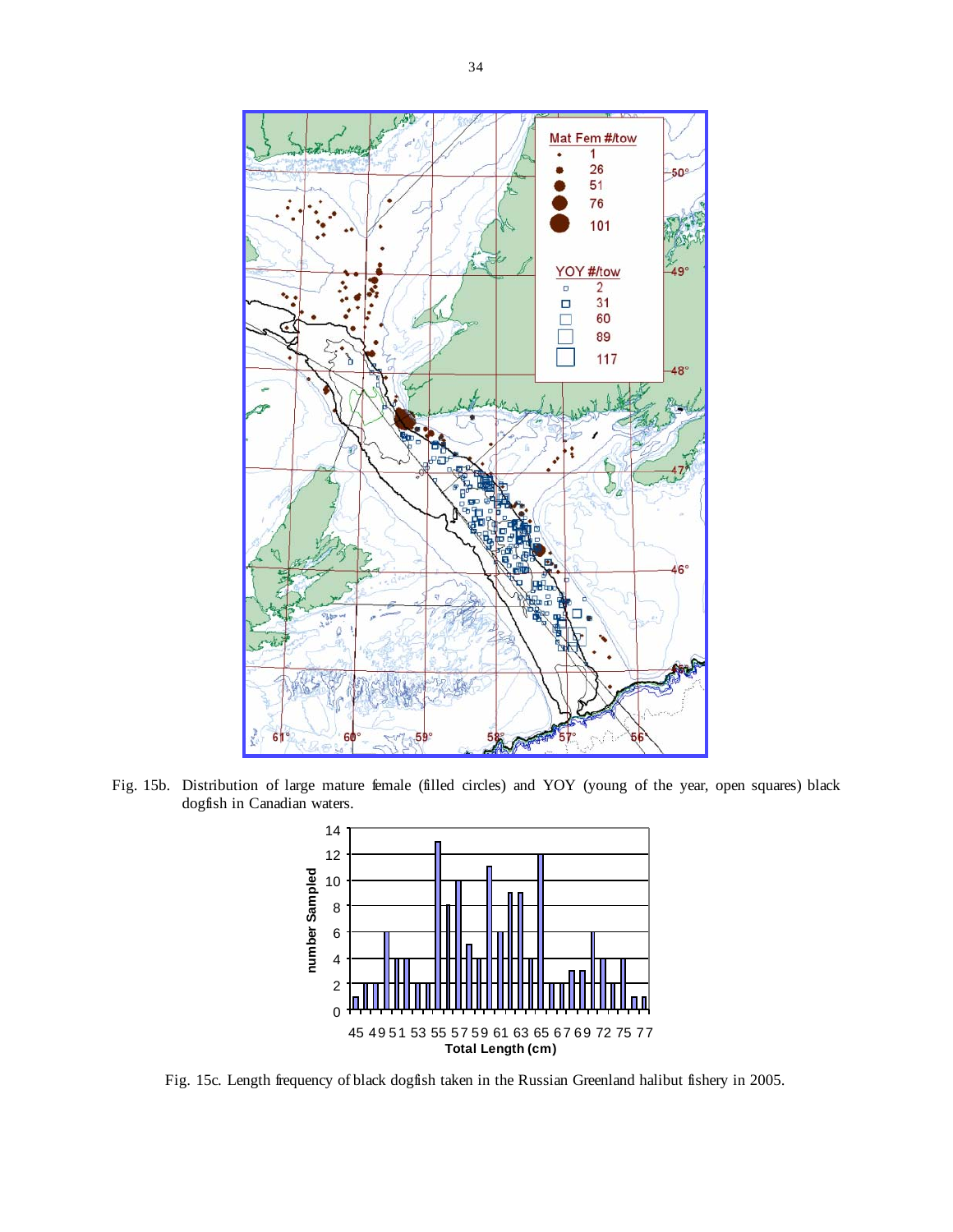

Fig. 16. Distribution of deepsea cat shark on Canadian waters based on NL demersal trawl surveys 1971-2005.